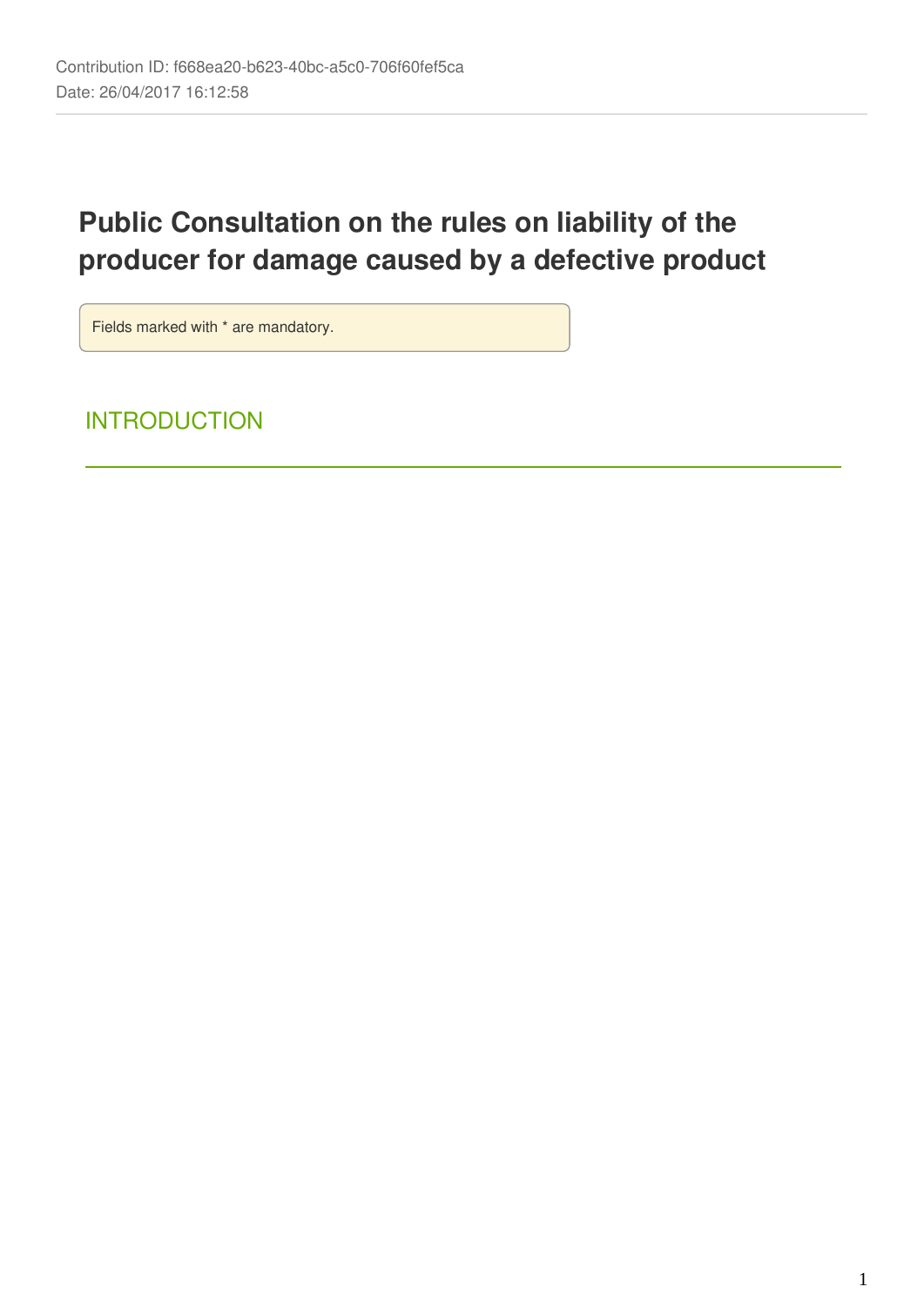This consultation concerns the application of Council Directive 85/374/EEC on liability for defective products, as modified by Directive 1999/34/EC. If a defective product causes any damage to consumers, the producer has to provide compensation irrespective of whether there is negligence or fault on the part of the producer.

This legislation applies to any product marketed, including primary agricultural products and also electricity, in the European Economic Area (28 Member States, Iceland, Liechtenstein and Norway). The injured party has to prove the defect, the damage and the causality link between damage and defect. However, he does not have to prove negligence or fault of the producer.

In certain circumstances, the producer is not recognised as liable if he proves, for example, that he did not put the product into circulation or that the state of scientific and technical knowledge at the time when the product was put into circulation was insufficient to identify the defect. However, no contractual clause may allow the producer to limit his liability to the injured person.

The Directive on liability for defective products applies to damage caused by death or by personal injuries and also to damage caused to an item of property intended for private use or consumption. In this case, the compensation is limited to damage to property, other than the defective product itself, exceeding € 500.

The injured person has three years to seek compensation. In addition, the producer is no longer liable ten years after the date the product was put into circulation.

The purpose of the consultation is to collect information from various stakeholders, including businesses, their legal advisors, consumers and industry associations, insurers, public authorities and members of the academic community, on their experiences related to the application of the Directive on liability for defective products during the last fifteen years.

In that respect, the views gathered will help feed into the evaluation of the Directive and will provide data on its application and performance, in particular between 2011-2015.

More information on the reports of the Commission on the application of the Directive on liability for defective products can be found in the [background document](http://ec.europa.eu/DocsRoom/documents/20671).

Replies can be submitted in any of the EU's official languages.

Any other comment or information is welcome, in particular, other documents, reports, studies, etc. which may be relevant.

The questionnaire is divided into three parts:

- A. General Information on respondents
- B. Questions on the application of the Directive on liability for defective products
- C. Questions on the performance of the Directive on liability for defective products and submission

The deadline for replies is **26.04.2017**.

At the end of the questionnaire you will have an opportunity to upload a position paper for the evaluation of the Directive on liability for defective products.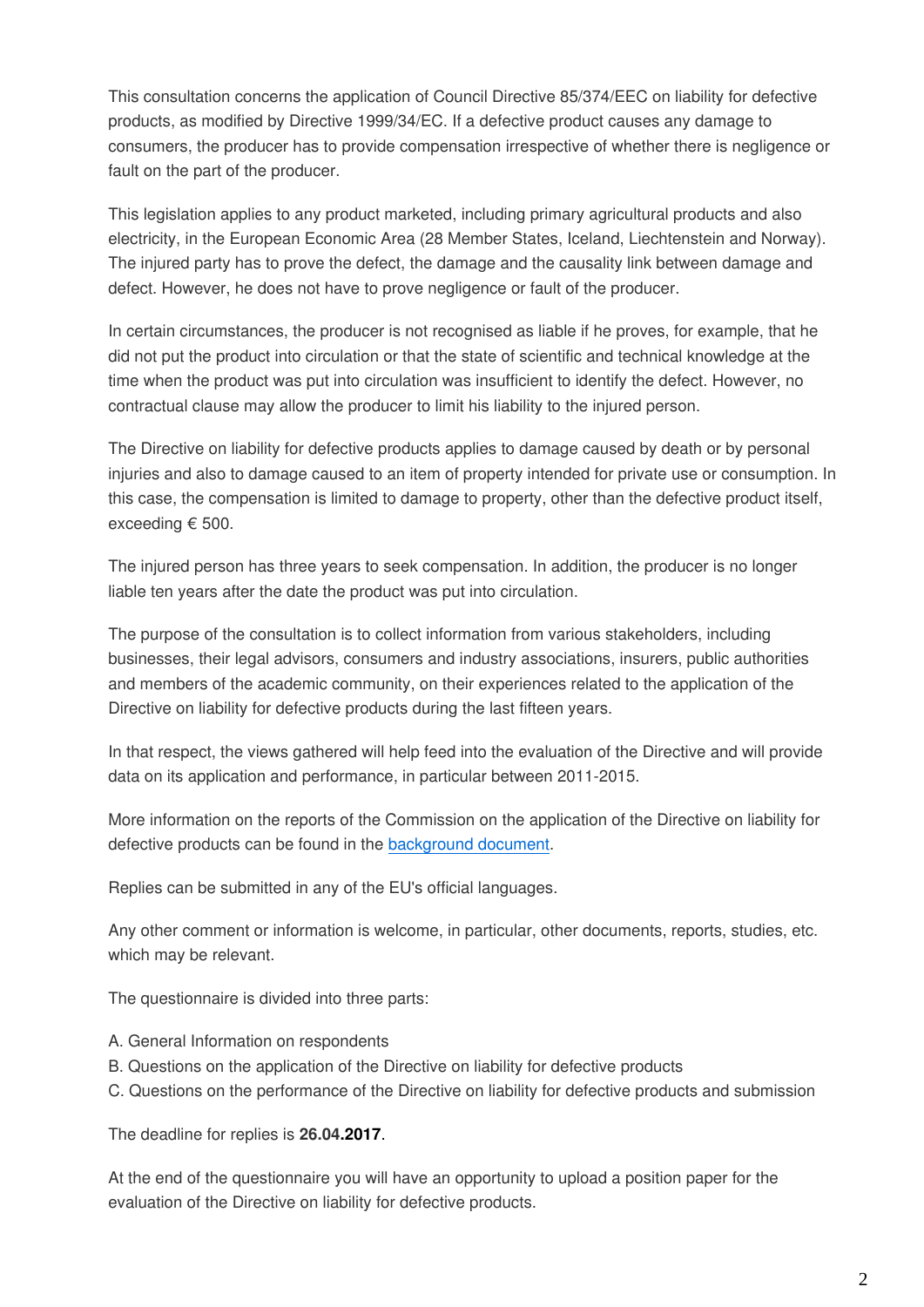*This part consists of questions about the respondent. We would like to know who our respondents are in order to better understand their perspective, expectations and needs in the context of damages caused by a defective product.*

# **\* 1. Are you replying as:**

- $\circledcirc$  An individual in my personal capacity
- **O** The representative of an organisation / business
- The representative of a public authority / international organisation

# **\* 1.1 Please indicate which type of organisation or business do you represent:**

- **Public authority**
- $\bullet$  Law firm not replying on behalf of a client
- **C** Research and Academia
- <sup>O</sup> Other

### **\*** Please specify:

*200 character(s) maximum*

National body representing barristers - see further below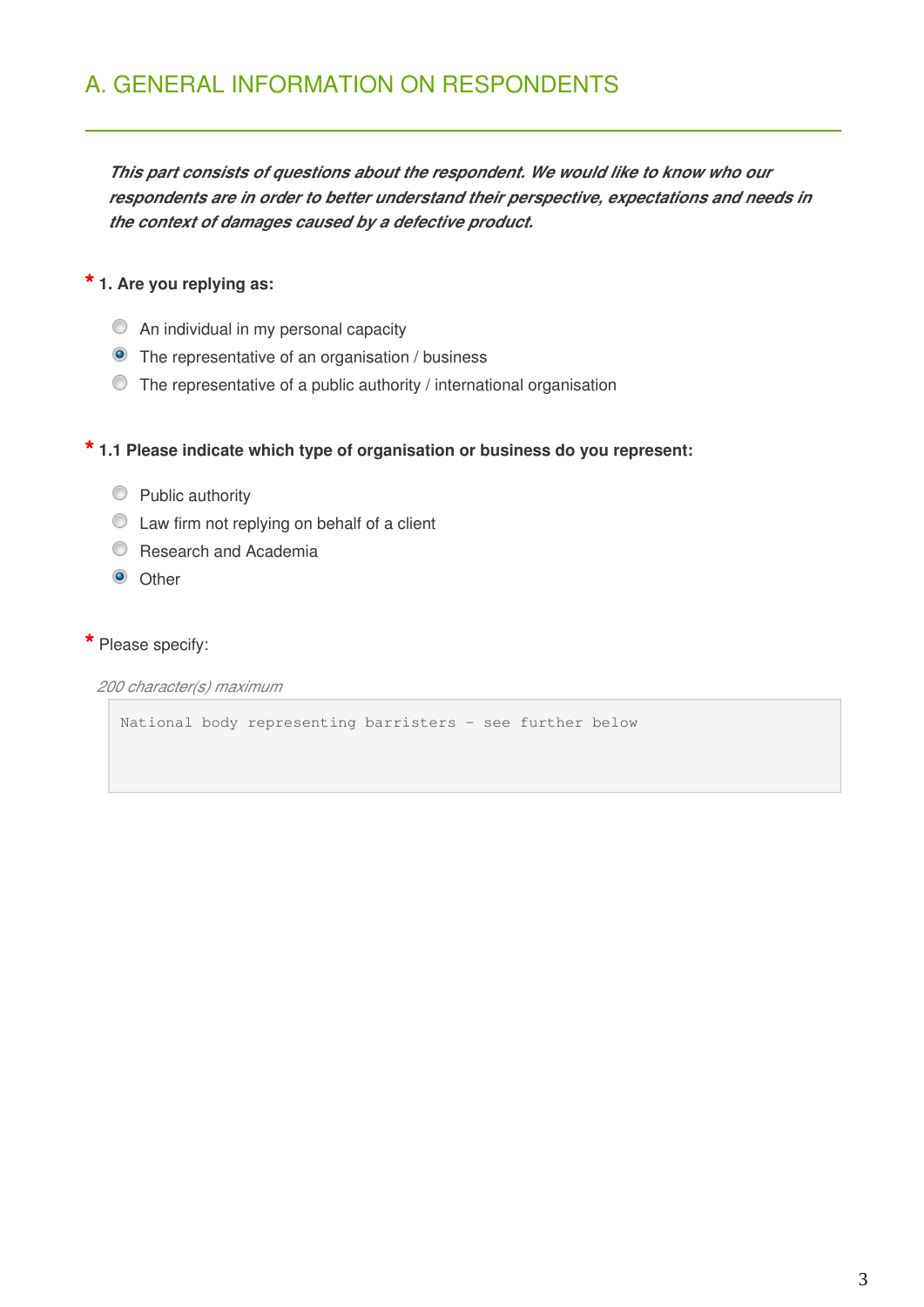## **\* 2. Does your organisation focus on a particular sector of the economy? \* If yes, please select the relevant sector(s) (multiple choice possible) –** *n.b.: if your organisation has no particular sectoral focus, please select "Horizontal organisation"*

- $\Box$  Horizontal organisation
- Agricultural products (primary products that have not undergone initial processing):
- **Agricultural products products of the soil**
- **Agricultural products farming**
- **Agricultural products fisheries**
- **Agricultural products game**
- Cableways
- Chemical substances
- Construction products
- Cosmetics
- **Electricity**
- Electrical appliances and equipment
- Electronic communications
- Energy
- $\Box$  Explosives for civil uses
- Gas appliances
- $\Box$  Lifts
- **Machinery**
- **Marine equipment**
- **Measuring instruments**
- $\Box$  Medical devices
- **Motor vehicles**
- Noise emissions for outdoor equipment
- **Pharmaceutical products**
- **Personal protective equipment**
- **Pressure equipment**
- **Pre-packaged products**
- **Pyrotechnics**
- Radio and telecommunications equipment
- $\Box$  Recreational craft
- **Robotics**
- Smart devices
- Software
- □ Telecommunications
- □ Textile and Footwear
- **Toys**
- **V** Other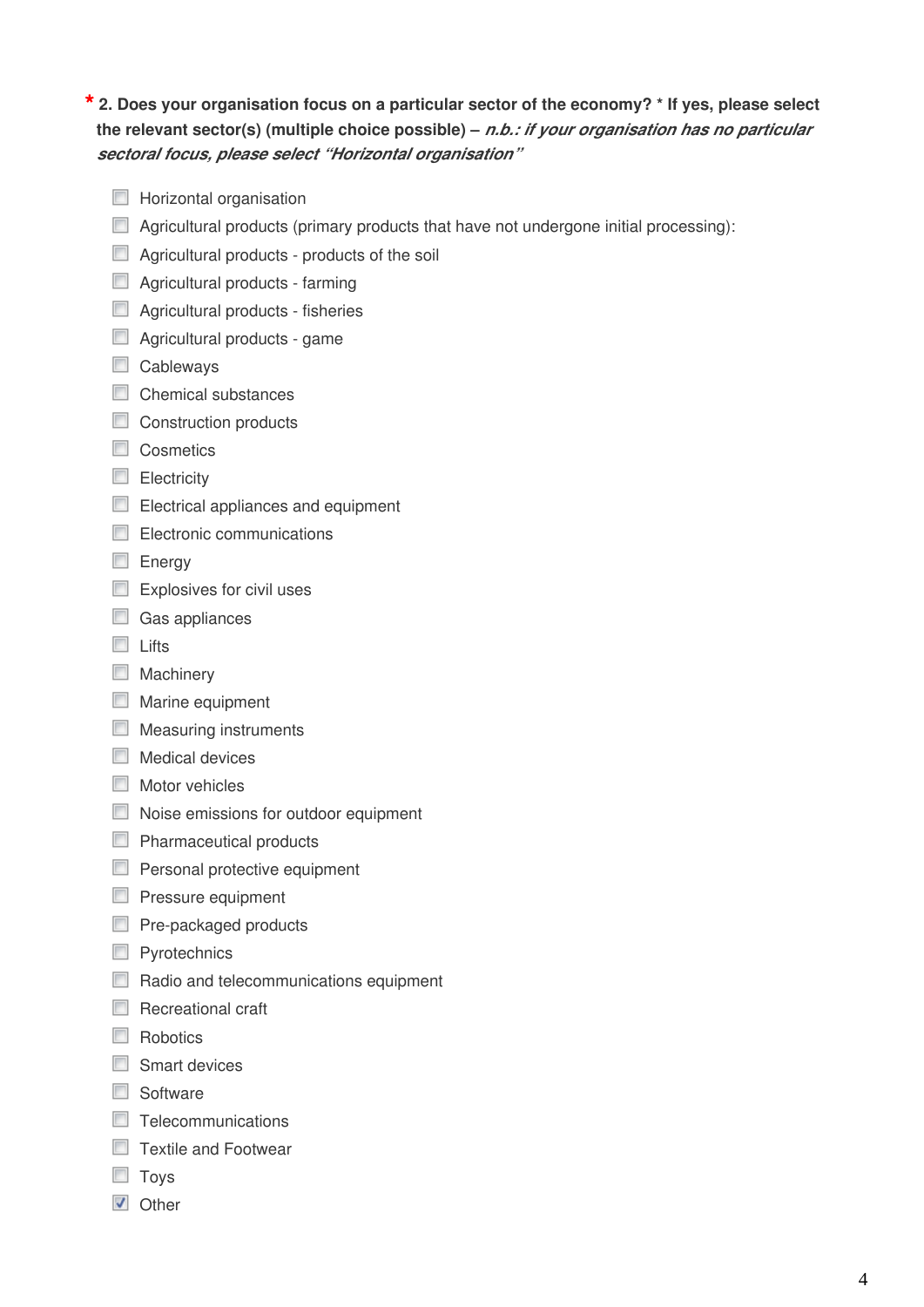### **\*** Please specify:

*200 character(s) maximum*

The General Council of the Bar of England & Wales - the national body representing barristers in those jurisdictions of the UK. European Transparency register number: 39850528734-23

#### Please give more details on the activities of your organisation

The Bar Council represents over 15,000 barristers in England and Wales. It promotes the Bar's high quality specialist advocacy and advisory services; fair access to justice for all; the highest standards of ethics, equality and diversity across the profession; and the development of business opportunities for barristers at home and abroad. A strong and independent Bar exists to serve the public and is crucial to the administration of justice. As specialist, independent advocates, barristers enable people to uphold their legal rights and duties, often acting on behalf of the most vulnerable members of society. The Bar Council is the Approved Regulator for the Bar of England and Wales. It discharges its regulatory functions through the independent Bar Standards Board.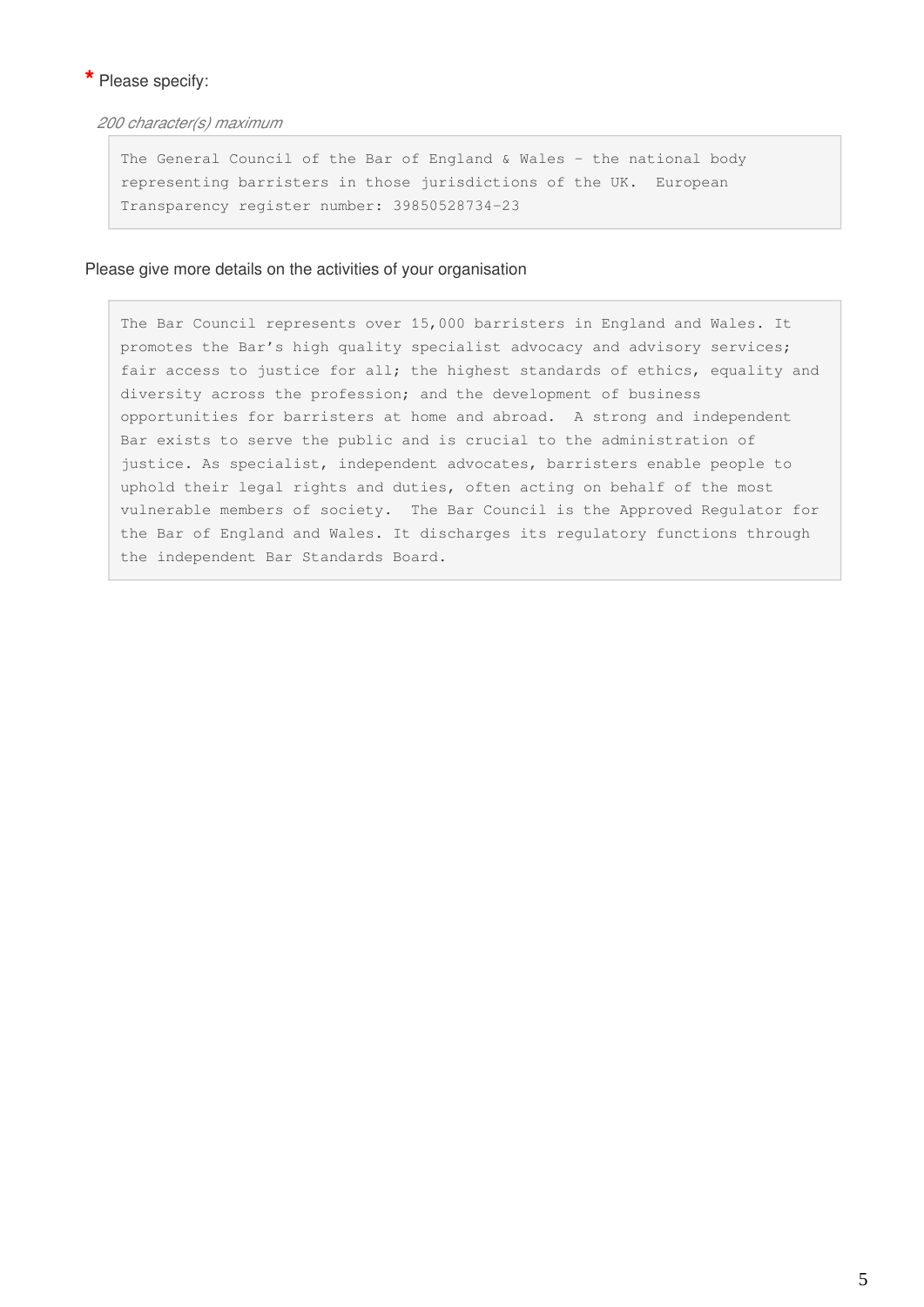# **\* 3. Where are the headquarters of your organisation located?**

- **C** Austria
- **Belgium**
- **Bulgaria**
- Croatia
- Cyprus
- Czech Republic
- **O** Denmark
- C Estonia
- **Einland**
- **Erance**
- **Germany**
- C Greece
- **EXT** Hungary
- C Iceland
- **O** Ireland
- $\circ$  Italy
- **C** Latvia
- C Liechtenstein
- **C** Lithuania
- **C** Luxembourg
- **O** Malta
- **Netherlands**
- Norway
- C Poland
- **Portugal**
- C Romania
- Slovak Republic
- **Slovenia**
- Spain
- **Sweden**
- **O** United Kingdom
- $\circledcirc$  Other country

# **\* 4. Do you represent interests or carry out activity at:**

- **Regional level**
- $\circledcirc$  National level (your country only)
- **O** EU / EEA level
- **O** International level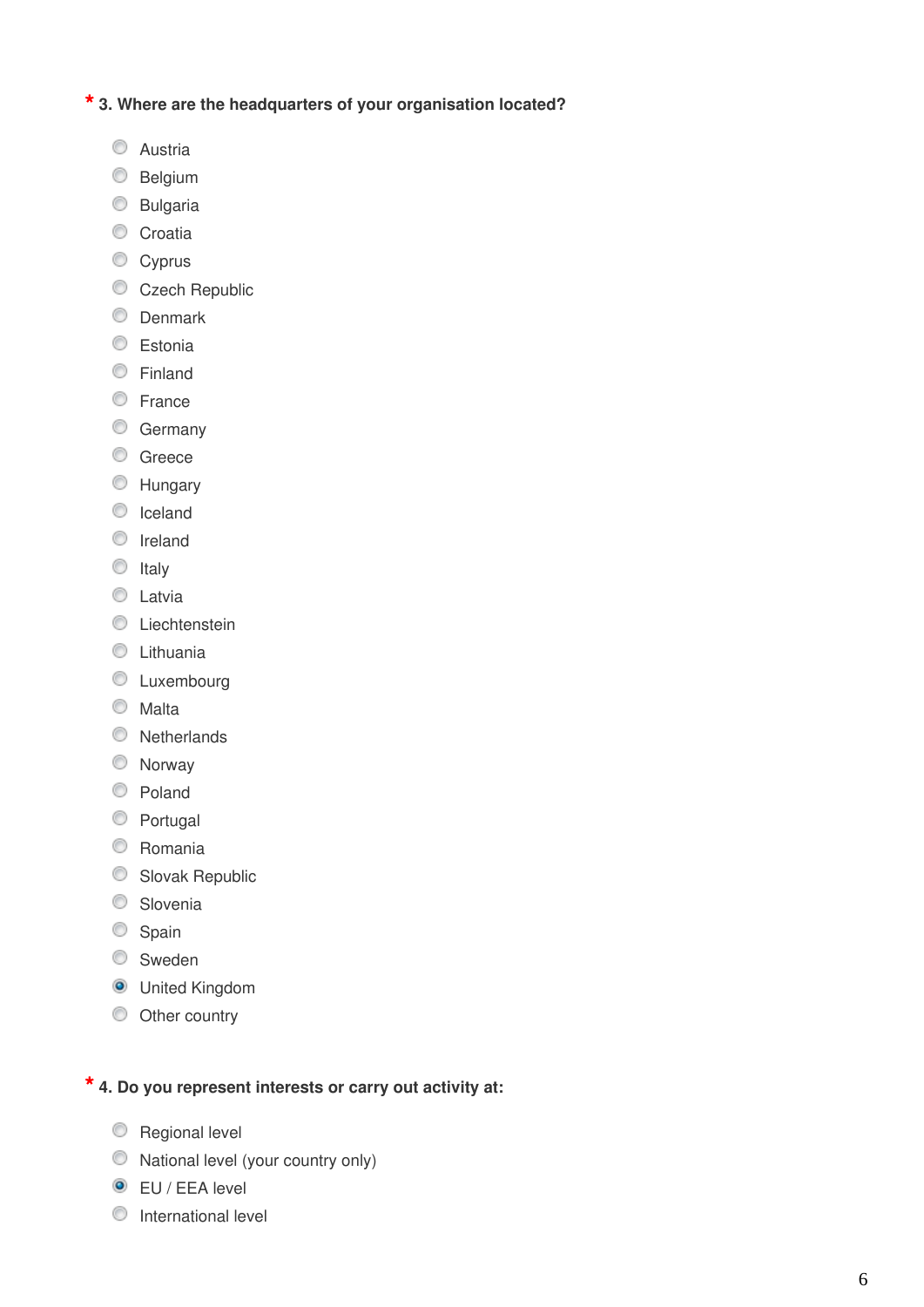Please specify in which EU/EEA States you are active, other than your Member State of primary establishment

Belgium

### **\*5. Information about you:**

#### Name

Evanna Fruithof

#### **\***Email

evanna.fruithof@barcouncil.be

**\*** Organisation (please reply N/A if responding as an individual)

The General Council of the Bar of England and Wales ("The Bar Council")

#### More information

Evanna Fruithof is the Brussels representative of the Bar Council, and has coordinated this response, which was prepared by practitioner experts. Any queries should be addressed to her as above.

## **\* 6. Your contribution:**

Your feedback will be published on the Commission's website unless this would damage your legitimate interest. Please choose from one of the following options on the use of your contribution:

*Note that, whatever your chosen option, your answers may be subject to a request for public access to documents under Regulation (EC) No 1049/2001.*

- My/our contribution can be published with my personal/organisation information (I consent to publication of all information in my contribution in whole or in part including my name/the name of my organisation, and I declare that nothing within my response is unlawful or would infringe the rights of any third party in a manner that would prevent publication).
- My/our contribution can be published provided that I/my organisation remain(s) anonymous (I consent to publication of any information in my contribution in whole or in part (which may include quotes or opinions I express) provided that this is done anonymously. I declare that nothing within my response is unlawful or would infringe the rights of any third party in a manner that would prevent publication.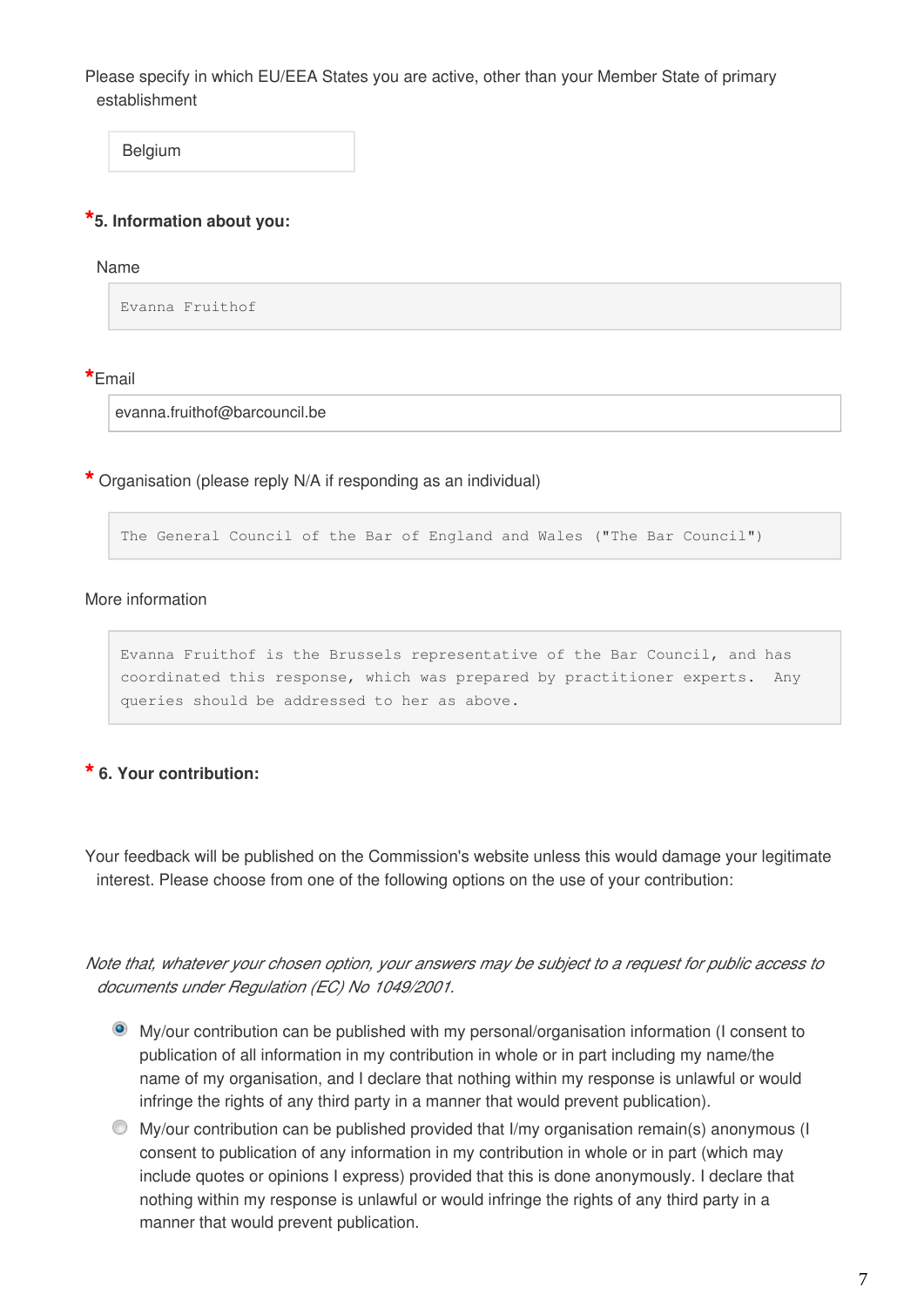# **B. QUESTIONS ON THE APLICATION OF THE DIRECTIVE ON LIABILITY FOR DEFECTIVE PRODUCTS**

Part B focuses on the application of the Directive on liability for defective products. We would like to know whether and how this legislation is applied, and the experiences and/or views of consumers over the last fifteen years.

We are also interested in having feedback related to the application of the Directive to the new technological developments and, more specifically, to damage caused by a defect in products based on digital technologies. This includes apps and other non-embedded software, smart devices and Internet of Things (IoT) objects (\*), as well as different categories of automated and autonomous systems (e.g. robots).

Hands-on experience will represent important feedback for us.

*(\*) A smart device/ Internet of Things (IoT) are those which embeds connectivity elements (like Internet), sensors or artificial intelligence to perform its functions, as e.g. a smart watch or a smart fridge.*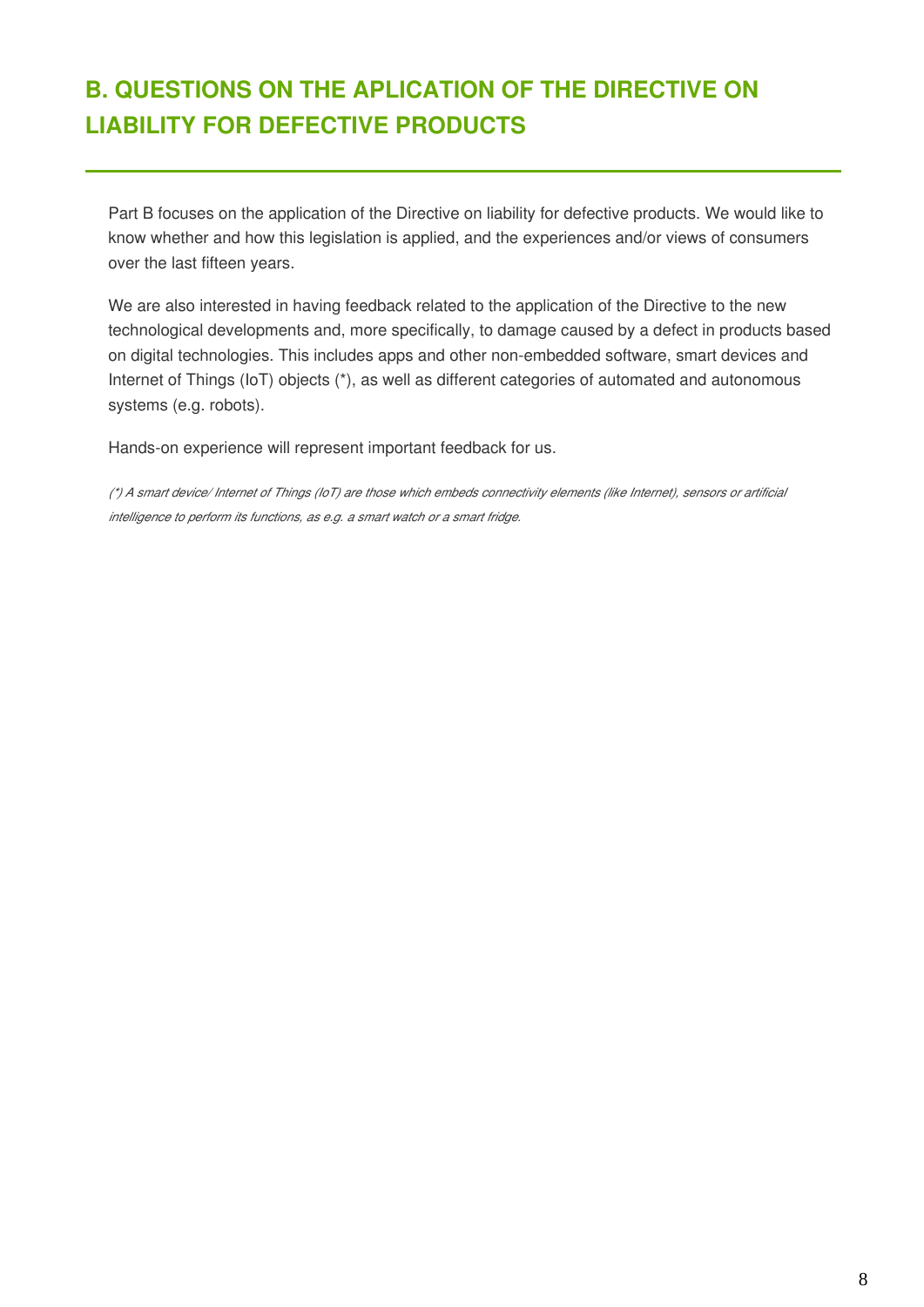# **7. Do you know that the Directive on liability for defective products provides for the following:**

|                                                                                                                                                                                                    | I am aware     | I am not<br>aware |
|----------------------------------------------------------------------------------------------------------------------------------------------------------------------------------------------------|----------------|-------------------|
| *Consumers in the European Union have the right to seek<br>compensation for damage caused by a defective product                                                                                   |                |                   |
| *This legislation applies to any product, including primary<br>agricultural products but also electricity.                                                                                         | ۰              |                   |
| *Services are not covered.                                                                                                                                                                         | $\circledcirc$ |                   |
| *Producers and/or importers into the European Union must<br>compensate consumers for damage caused by their defective<br>product, regardless of whether the producers are at fault or<br>negligent | ۰              |                   |
| *The injured party has to prove the defect, the damage and the<br>causal link between defect and damage to be compensated.                                                                         | $\bullet$      |                   |
| *Producers and/or importers into the European Union are liable<br>for any damage caused by death or by personal injuries                                                                           |                |                   |
| *To be covered, damages caused to property should exceed a<br>threshold of € 500                                                                                                                   | $\bullet$      |                   |
| *The liability is limited to material damage caused by a defective<br>product that was used for private purposes (i.e. non-professional<br>use)                                                    |                |                   |
| *The three year period for the injured party to start the<br>proceedings for the recovery of damages                                                                                               | ۰              |                   |
| *The expiry period of ten years from the moment the producer put<br>the product in circulation.                                                                                                    |                |                   |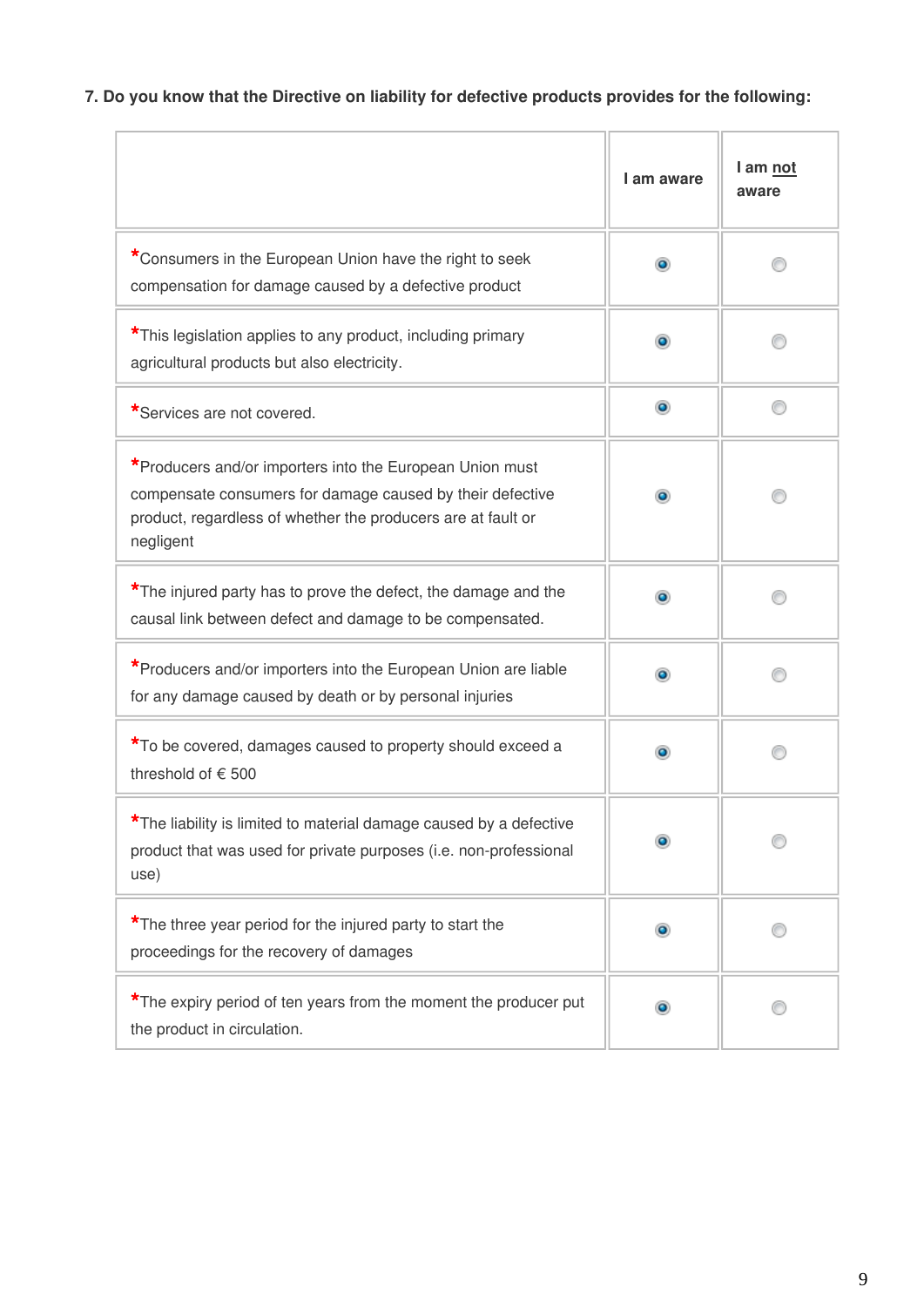# **\* 8. Have you had any experience related to this legislation?**

*Your involvement may have been direct or indirect, legal advice, technical support, institutional involvement (e.g. as a judge in a related trial), academic research, etc.*

Yes

<sup>O</sup>No

#### **\*** Please give us some details

We at the Bar of England & Wales have, since 1987, had extensive experience of litigating under the Consumer Protection Act 1987, as amended, (the CPA) which implemented the 1985 PL Directive, as amended, into UK law. Our responses below relate to the Act, but our remarks can be read as applying to the underlying directive unless expressly stated otherwise.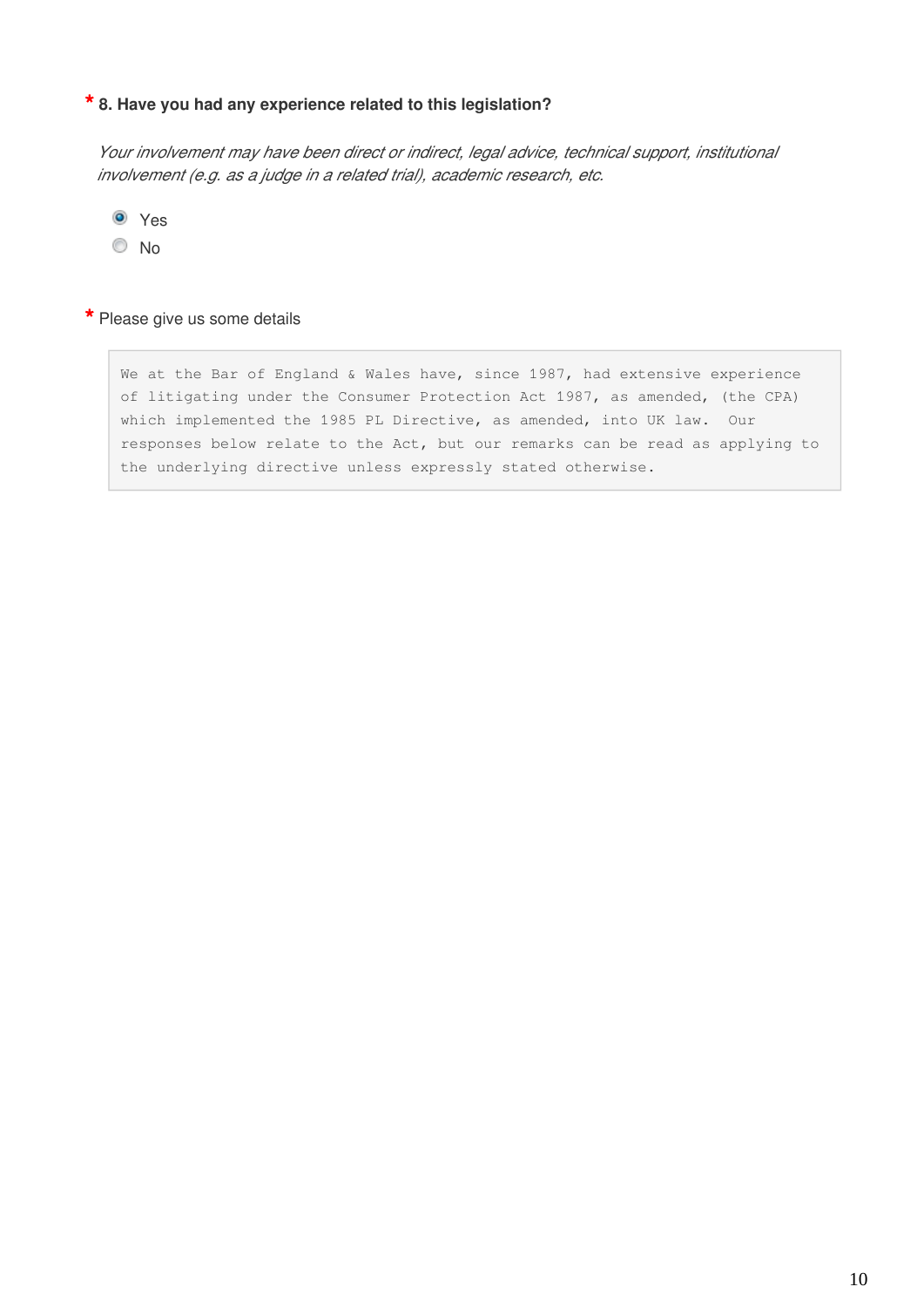## **\* 8.1 If yes, for what type of products? (multiple answers possible)**

- $\Box$  Agricultural products (primary products that have not undergone initial processing):
- $\Box$  Agricultural products products of the soil
- **Agricultural products farming**
- **Agricultural products fisheries**
- Agricultural products game
- Cableways
- $\triangledown$  Chemical substances
- $\blacksquare$  Construction products
- **V** Cosmetics
- **Electricity**
- Electrical appliances and equipment
- Electronic communications
- **Energy**
- Explosives for civil uses
- Gas appliances
- Lifts
- **V** Machinery
- **Marine equipment**
- **Measuring instruments**
- $\blacksquare$  Medical devices
- $\blacksquare$  Motor vehicles
- Noise emissions for outdoor equipment
- **Pharmaceutical products**
- **Personal protective equipment**
- **Pressure equipment**
- Pre-packaged products
- **Pyrotechnics**
- Radio and telecommunications equipment
- $\Box$  Recreational craft
- Robotics
- Smart devices
- **V** Software
- $\Box$  Telecommunications
- □ Textile and Footwear
- **Toys**
- **V** Other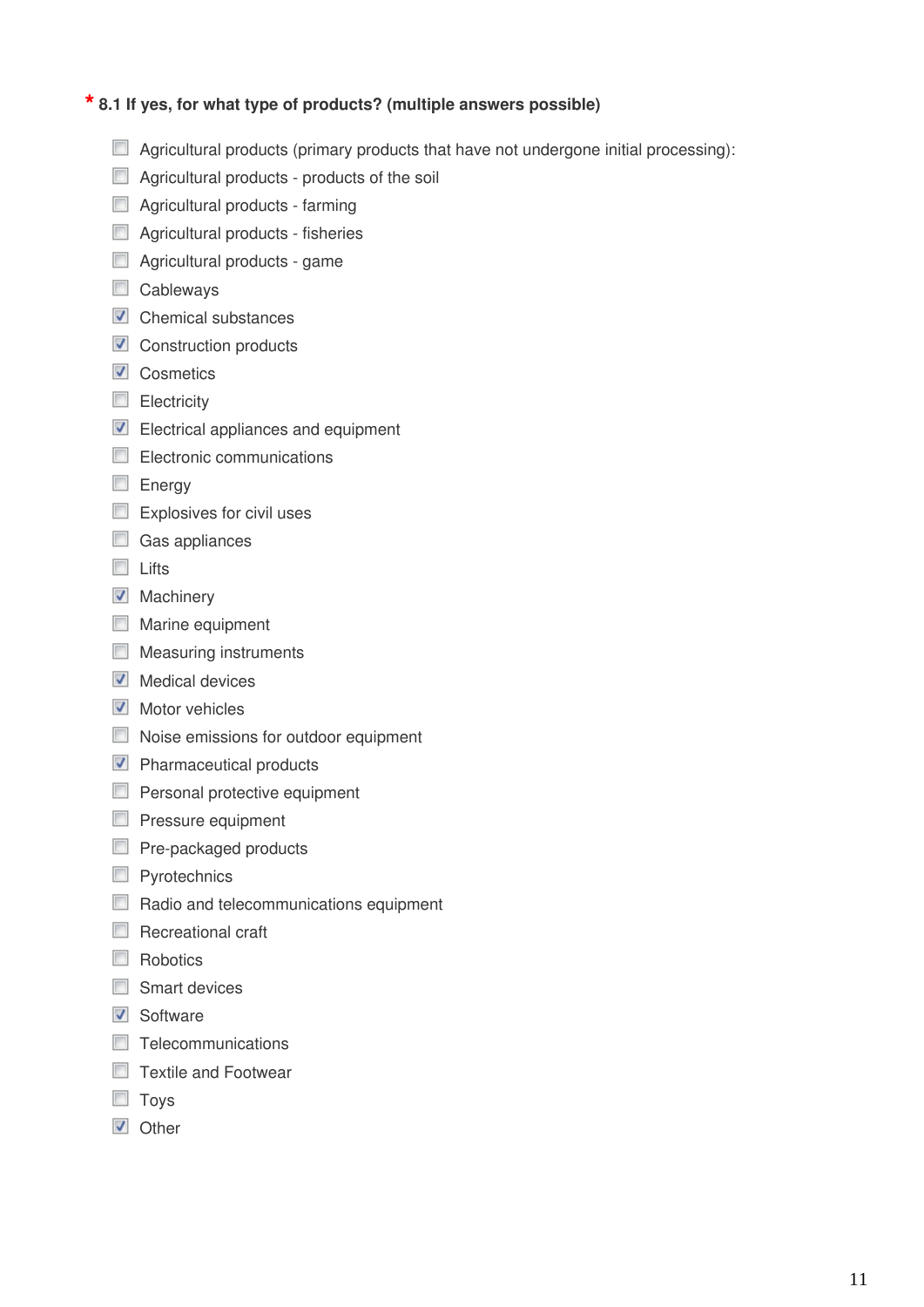## **Please give more details on the specific defective product(s) you had to pay compensation for.**

Not applicable.

### **8.2 If yes, in which context was the claimed damage suffered?**

- Within a household
- Sport, leisure, or other social activity
- **Professional activity**
- $\bullet$  Medical (e.g. in a hospital)
- $\circ$  Other

## **8.3 If yes, how often have injured parties been compensated for the damage suffered in the different scenarios below?**

|                                            | Always | Often   | Rarely | Never |
|--------------------------------------------|--------|---------|--------|-------|
| *Thanks to an extrajudicial<br>arrangement |        | $\circ$ |        |       |
| *Thanks to a judicial decision             |        |         |        |       |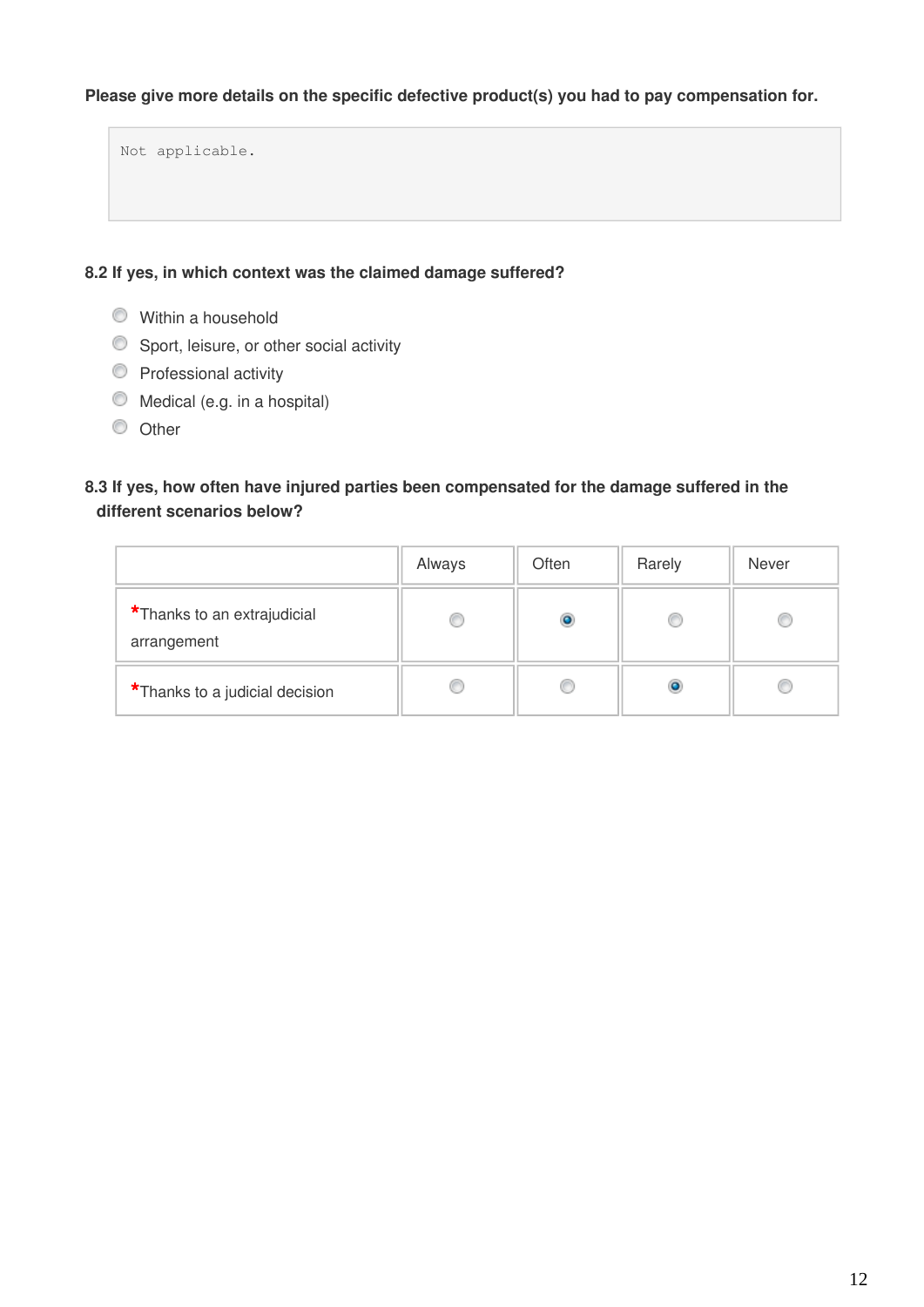## **\* 9. What are the three most frequent reasons for which the injured parties are not compensated? (multiple answers possible)**

- The consumer gave up trying to achieve compensation before the claim was launched
- The consumer was not able to prove the defect
- The consumer was not able to prove the link between the defect and the damage
- The manufacturer was found not liable since he had not put the product into circulation
- The manufacturer was found not liable since the defect did not exist at the time when the product was marketed
- The manufacturer was found not liable since the product was not for sale or for distribution for economic purposes
- $\bullet$  The manufacturer was found not liable since the defect was due to compliance of the product with mandatory regulations
- The manufacturer was found not liable since the state of scientific or technical knowledge at the time when the product was marketed did not enable the defect to be discovered
- The manufacturer was found not liable since he manufactured only a component of the product, following the instructions given by the manufacturer of the product
- Expiration of the three year period for the injured party to start the proceedings for the recovery of damages
- Expiration of the ten year period from the moment the producer put the product in circulation.
- <sup>O</sup> Other
- $\bigcirc$  I do not know / no opinion

## **\* 10. Based on your experience, can you provide an estimation of the relative frequency (in %) of the types of damages claimed?**

Yes

No

If yes, please consider also the damages which have not (yet) been compensated

|                     | Relative frequency (%) |
|---------------------|------------------------|
| Physical well-being | 85                     |
| Damage to property  | 15                     |
| Other               |                        |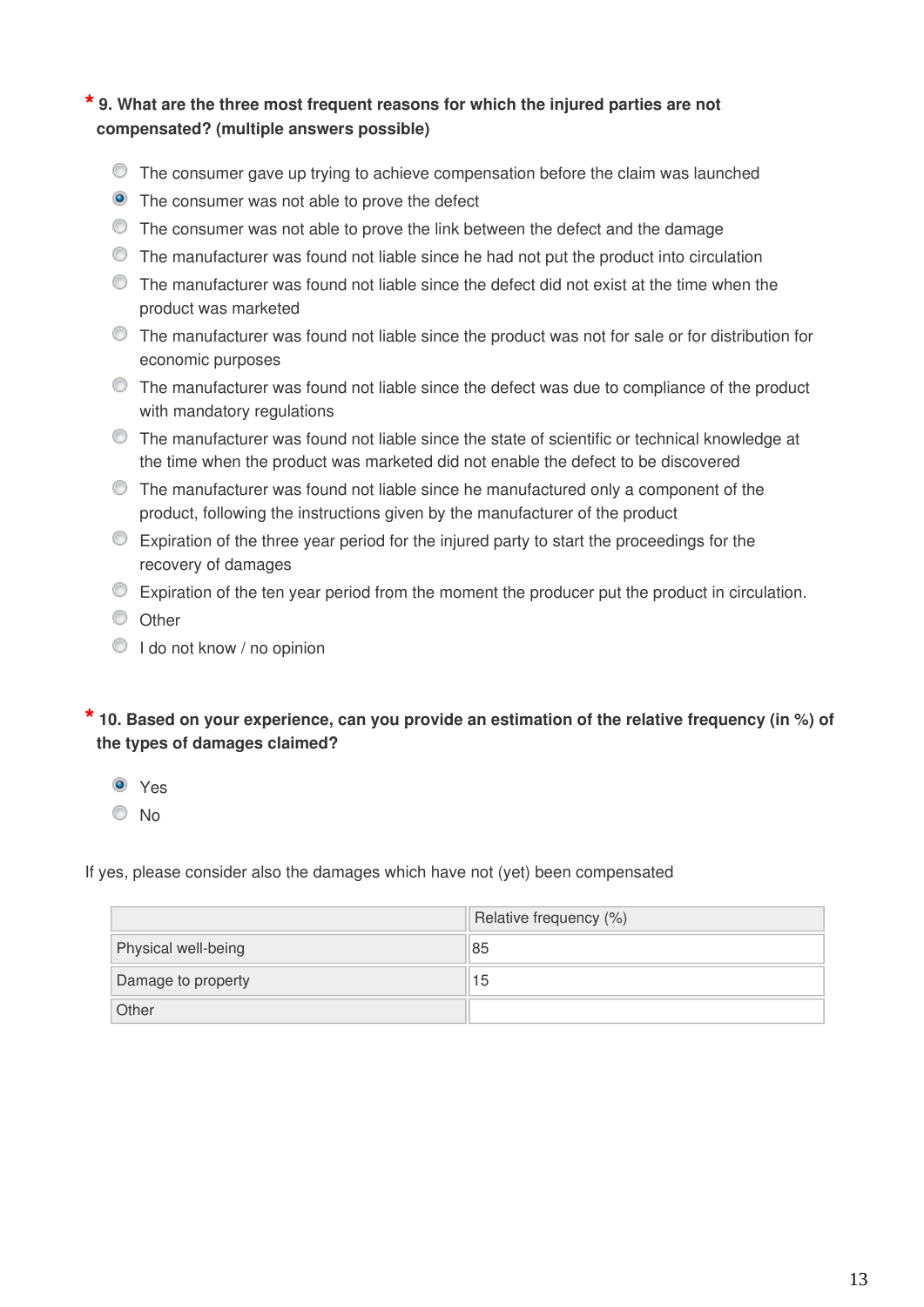**11. From your point of the view, which aspects in the judicial proceeding for recovering damage could be burdensome for the consumer?**

|                                                                                                      | <b>Burdensome</b> | <b>Neutral</b> | Easy      |
|------------------------------------------------------------------------------------------------------|-------------------|----------------|-----------|
| *Proving that the product was defective                                                              | $\bullet$         | ⋒              |           |
| *Proving the link between the defect and the<br>damage                                               | $\bullet$         |                |           |
| *Attributing liability to a specific person or entity                                                |                   | ⋒              | $\bullet$ |
| *Discovering where exactly the defect occurred                                                       | $_{\odot}$        | ∩              | ◎         |
| *Proving the damage                                                                                  |                   | ∩              | $\bullet$ |
| *That the compensation is granted only for<br>property damage of at least € 500                      |                   | ⋒              | ۰         |
| *Having to prove that the defective product was<br>intended and used for private purposes            |                   |                |           |
| *Proving that the damage was caused by the<br>product and not by a related service                   |                   |                |           |
| *Proving that the damage was caused by the<br>product and not by an installed software               |                   | ۰              |           |
| *The three year period for the injured party to start<br>the proceedings for the recovery of damages |                   |                |           |
| *The expiry period of ten years from the moment<br>the producer put the product in circulation.      | $\bullet$         | ∩              |           |
| *Other                                                                                               | $\bullet$         | ⊙              | ⊙         |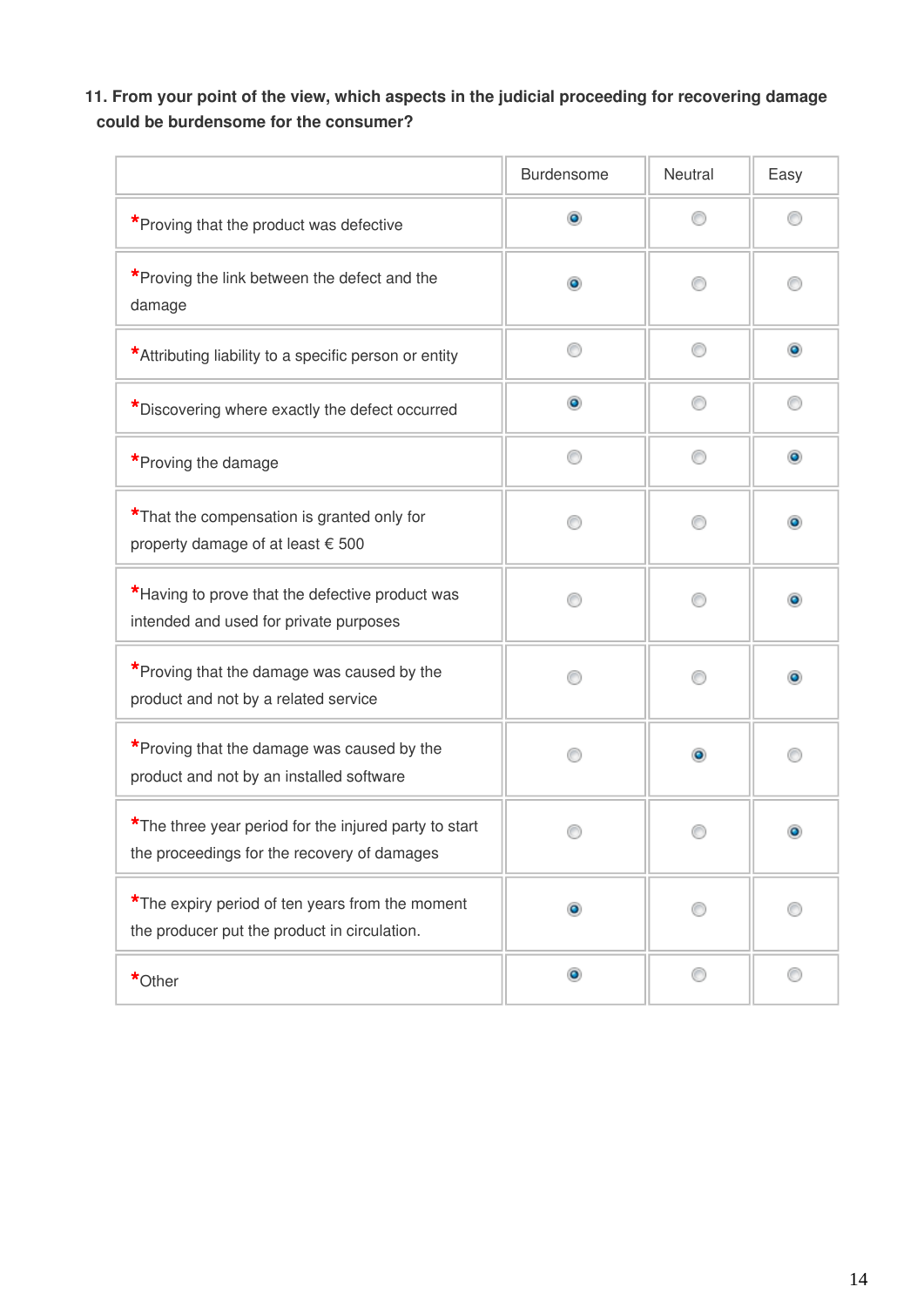### **\*** Please specify

*500 character(s) maximum*

Longstop overrides Fraud, knowledge etc. It provides little protection from products giving rise to some of society's greatest fears. Could a drug cause cancer within 10 years? Asbestos products would not be caught by the Directive.The aim of the longstop was to balance the "strict liability" against the producer's interests. Our members who represent claimants consider that the present position favours producers, particularly in those instances where fraud is involved.

- **12. In your experience, do producer firms have an insurance contract to cover their compensation costs?**
	- <sup>O</sup> Yes
	- <sup>O</sup>No
	- I do not know

**12.1 If yes, do they have a specific insurance contract to cover compensation costs in case of defective products or a general insurance contract covering different risks?**

- Most have a specific insurance contract
- $\bullet$  Most have a general insurance contract covering different risks
- I do not know

**\* 13. In the EU country where you are established, are you aware of the existence of specific rules on liability for damage caused, for instance, by smart objects, robots and other new technologies?**

- Yes
- $\odot$  No
- I do not know

## **Please provide here any other comments related to the questions you replied so far that could be relevant for this evaluation**

*3500 character(s) maximum*

1. It is difficult to argue that the Act has achieved what the Directive set out to achieve.

2. As to Defect, our concern is best illustrated by an example. One of our cohort is instructed on a case where a drain cleaner gave off a lethal gas killing one, rendering another paraplegic, and destroying two young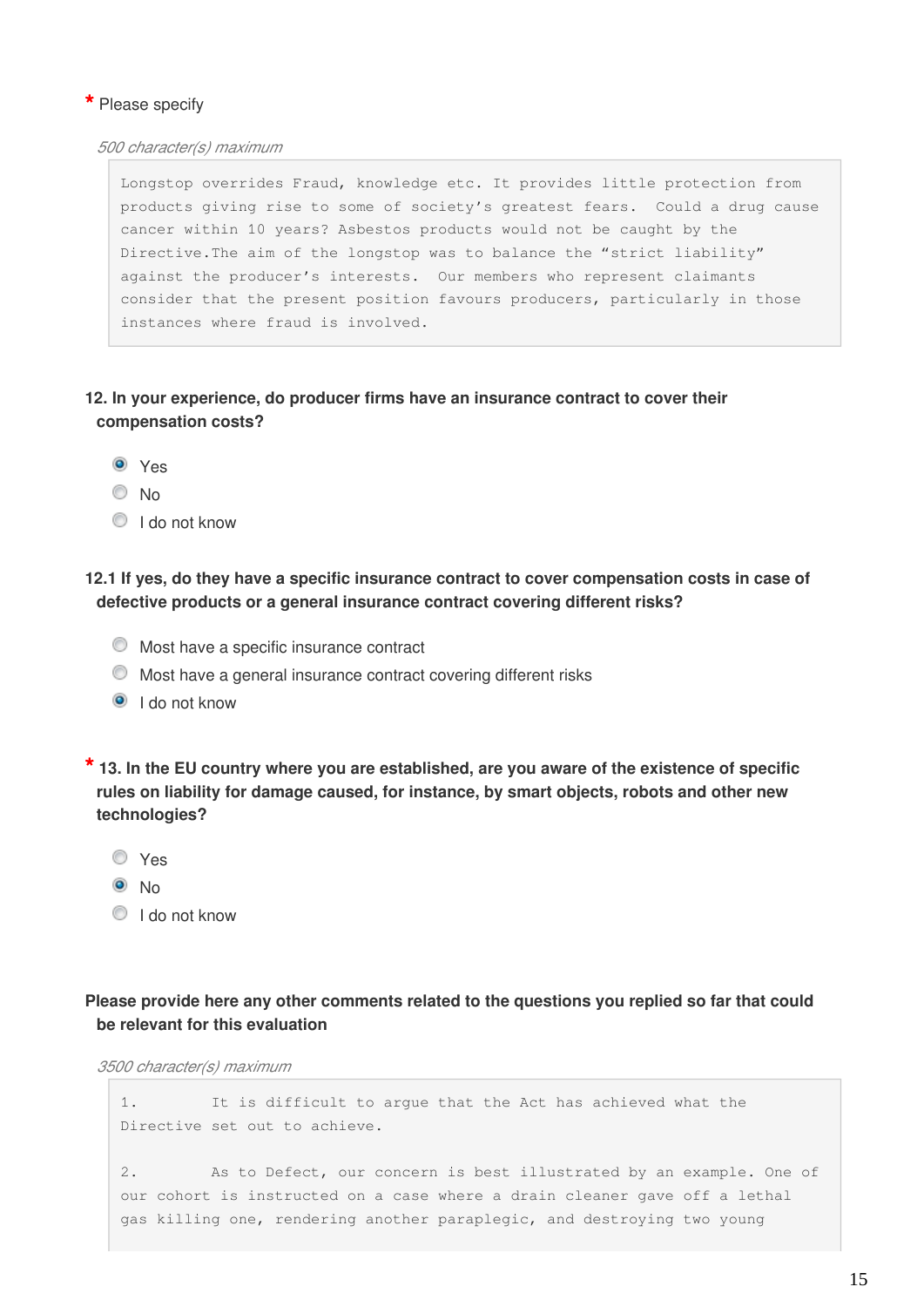families. If the Act had achieved what it set out to achieve, liability would be clear. In fact because the precise chemical mechanisms are unknown, because the product in question complied with EU labelling requirements, and because of a minor departure from instructions for use, the case (though it should succeed) is by no means certain.

3. Anecdotally, some we have spoken to for the purposes of preparing this response say that the current "Wilkes" approach to the CPA is so close to that of negligence as to negate the value of the CPA/Directive. Wilkes is a recent case in which the court decided (among other things), that safety was an inherently relative concept, that the Risk/Benefit approach is applicable and that evidence of regulatory compliance is important. Thus Wilkes arguably erodes strict liability and moves us back towards Negligence / Reasonableness. Some who represent claimants consider that they are now obliged to "prove a specific failing on the part of the supplier; that the testing was inadequate; that the material was inappropriate; that quality control wasn't good enough; that they failed to foresee a particular risk". These would all amount to allegations of negligence. On this view, a consumer cannot expect to succeed based only on the product turning out to be more dangerous than expected.

4. Re Longstop, the directive's use of the word "extinguished" has been interpreted as overriding Fraud/Disability etc. The main problem in the case law in the UK has centred on defining the Directive's "put into circulation" and its domestic Act equivalent "last supplied".

5. As to the Development Risk Defence (DRD) in s.4(1)(e) CPA, it is instructive to look towards the impetus for the Directive – the Thalidomide tragedy. It was this case, which caused so much harm to so many, that paved the way for the Directive. A product did something (cause birth defects) which it was obviously not meant to do and yet the Claimants faced an enormous uphill legal struggle. The directive was intended to resolve that imbalance.

6. If the "undiscoverability by reasonable means" interpretation of the DRD is correct however, then the purpose of the Directive has not been achieved, for it re-introduces by the back door the very principles of negligence and industry standard which were so problematic and which created the impetus for change.

7. It is also instructive to step back, and have regard to the socially desirable goals of tort law more generally. It is hard to see that those are achieved, at least from the perspective of claimants, who frequently face years of litigation, followed, due to legal uncertainty, by discounted settlements which do not fully meet their medical needs. Nor does such a process lead to a sense of "vindication" or "retribution", nor act as a deterrent.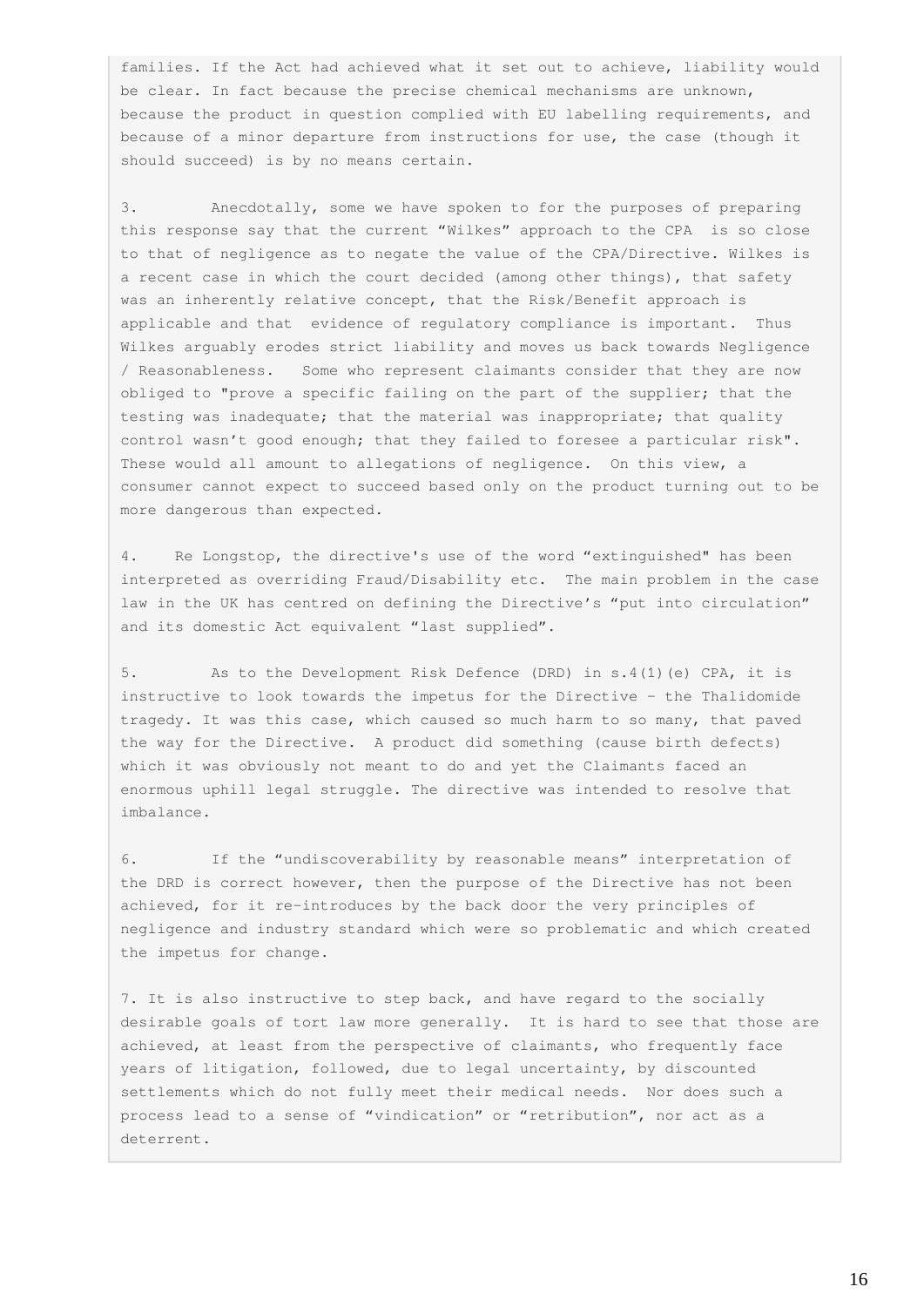# C. QUESTIONS ON THE PERFORMANCE OF THE DIRECTIVE ON LIABILITY FOR DEFECTIVE PRODUCTS

*The responses to this questionnaire will give a first overview of the most important issues in the application of the Directive on liability for defective products and relevant feedback related in particular to the effectiveness, relevance and European Union added value of this piece of legislation to all products, including the innovative technological developments, such as smart devices, robots, etc.*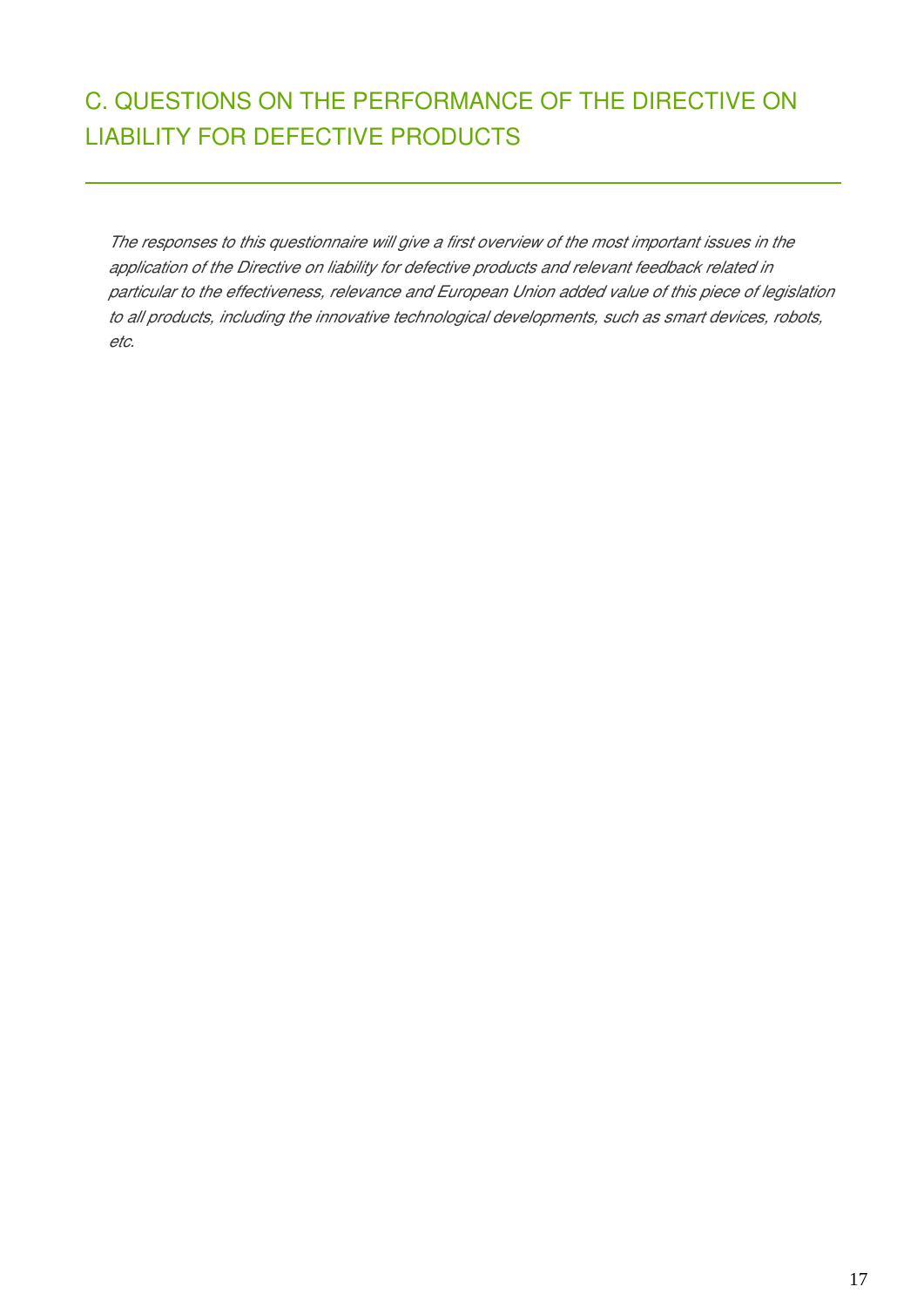**14. In your opinion, what are the advantages and disadvantages of having a Directive on liability of defective products?**

|                                                                                                                                                                                                                    | Strong<br>advantage | Minor<br>advantage | Neutral   | Minor<br>disadvantage | Serious<br>disadvantage |
|--------------------------------------------------------------------------------------------------------------------------------------------------------------------------------------------------------------------|---------------------|--------------------|-----------|-----------------------|-------------------------|
| *Consumers can<br>enjoy the same<br>rights in terms of<br>compensation<br>wherever they are<br>in the EU                                                                                                           | ∩                   | $\bullet$          | 0         |                       | €                       |
| *Member States<br>cannot implement<br>diverging product<br>liability rules to<br>those already<br>covered by the<br>Directive for<br>national producers<br>that would lead to<br>different levels of<br>protection | ۵                   | ⊙                  | 0         |                       | ⊙                       |
| *Producers have<br>the same product<br>liability rules in all<br><b>Member States</b><br>they export to                                                                                                            | ۰                   | ⊙                  | ⊙         |                       | C                       |
| *There is a<br>common minimum<br>threshold of € 500<br>in the EU for<br>compensation of<br>damages to<br>property                                                                                                  | ⋒                   | ⊙                  | $\bullet$ |                       | €                       |
| *Other                                                                                                                                                                                                             | 0                   | 0                  | 0         | ⊙                     | $\bullet$               |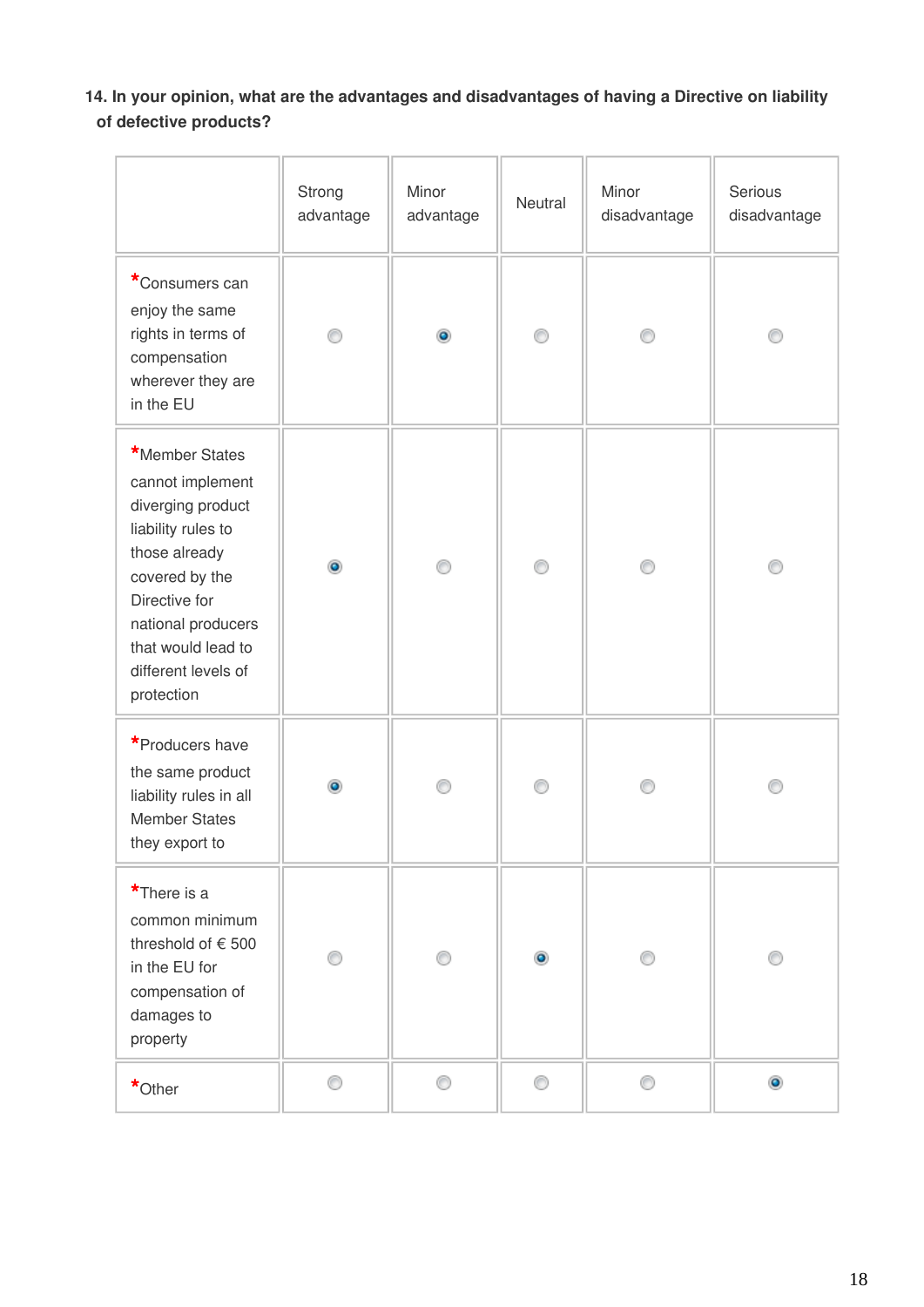### **\*** Please specify

*500 character(s) maximum*

Open Ended Drafting to allow Margin of Appreciation

#### **Feel free to provide further information**

#### *1000 character(s) maximum*

The principles in the Act have not been elucidated by case law (as was envisaged they would be). The Report on Product Liability in the European Union countenanced defining "defect" with greater precision but opted against recommending that course, partially on the basis that doing so might hamstring the ability of the court to deal with cases 'on the facts'. The Report anticipated that a "body of case law will emerge that will provide a guide to the interpretation of this concept…" This has not happened. As (Mildred &) Goldberg notes "there is little doubt that the definition of defect is greatly challenged by the complexity of medicinal products and the paucity of case law has done little to help matters". Thus the intended benefit of flexibility has become the burden of vaguery.

**\* 15. To what extent do you think the Directive is effective in guaranteeing consumers that producers are liable for damage caused by defective products?**

- $\bullet$  Yes, to a significant extent
- **C** Yes, to a moderate extent
- <sup>O</sup>No
- $\circledcirc$  Not at all
- I do not know

**\* 16. Do you think that the Directive on liability for defective products covers the needs of produc ers dealing with innovative technological developments, based on data and interconnectivity such as smart devices, robots or automated systems?**

- **S** Yes, to a significant extent
- $\bullet$  Yes, to a moderate extent
- $\odot$  No
- $\circledcirc$  Not at all
- I do not know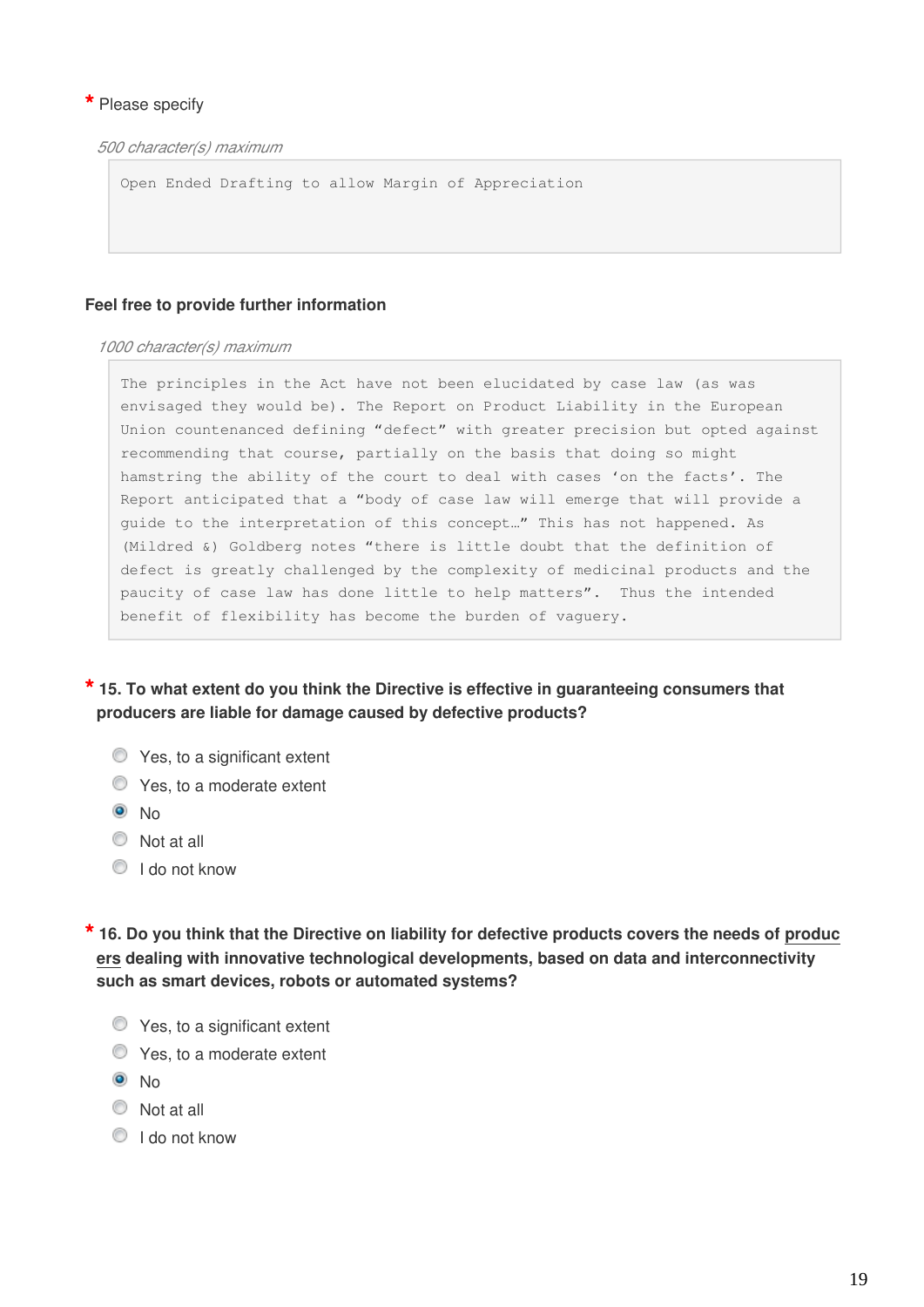#### Please explain why:

#### *1000 character(s) maximum*

Re Software there are many legal complexities in English law implementing the PLD. Re Digital downloads there is greater clarity: "downloading of information without transfer of physical matter" is outside the scope of the Act. What is given with one hand is taken with another. Here exists greater certainty but of course to this extent the CPA appears to be an awkward bedfellow with the Internet of Things.

The flexibility of the Directive is advantageous but it also creates uncertainty as regards the application of the Act to new technology. If this is resolved by case law over time then it may be said that there is nothing "wrong" with the extant wording. By the same token, however, at the time of writing, the Act in this regard is beset by the uncertainty and technicality which bedevils its application in a more traditional context. It is also questionable whether a focus on, for example, "physical matter" benefits anybody in the Information Age to come.

**\* 17. Do you think that the Directive on liability for defective products covers the needs of consu mers dealing with innovative technological developments based on data and interconnectivity, such as smart devices, robots or automated systems?**

- **C** Yes, to a significant extent
- **C** Yes, to a moderate extent
- $\odot$  No
- Not at all
- $\bigcirc$  I do not know

#### Please explain why:

*1000 character(s) maximum*

As above.

**\* 18. Do you think that the Directive on liability for defective products strikes a fair balance between the interest of consumers and those of the producers?**

- $\bullet$  Yes, to a significant extent
- Yes, to a moderate extent
- $\odot$  No
- $\bullet$  Not at all
- I do not know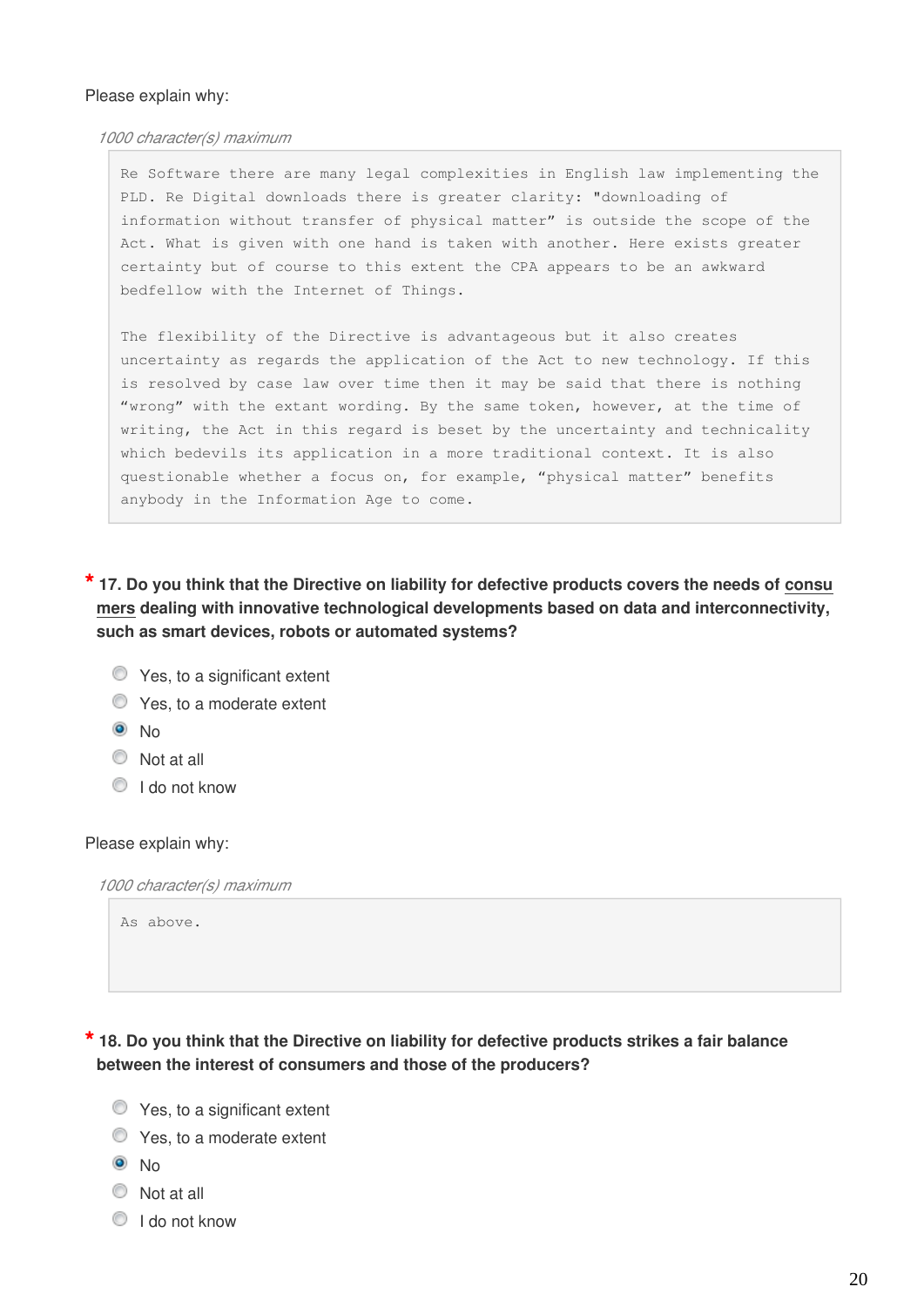#### Please explain why:

#### *1000 character(s) maximum*

Take Longstop as an example.The aim of longstop was to balance strict liability against "the producer's interests that he should be able to close his books on a product". It is arguable that the present position is balanced too far in favour of producers. It is less clear still why these provisions should come to the aid of a fraudulent producer. It is therefore hard not to cast covetous glances at "genuinely" strict liability regimes such as in the neighbouring field of property damage. S.209 Water Industries Act 1991 is a good example. This proves just how eminently possible it is to come up with a wording that works: "Where an escape of water, however caused, from a pipe vested in a water undertaker causes loss or damage, the undertaker shall be liable...". One can also look to the USA where "real" strict liability exists. It is not uncommon for producers to settle cases in the USA only to robustly resist the same allegations in the UK.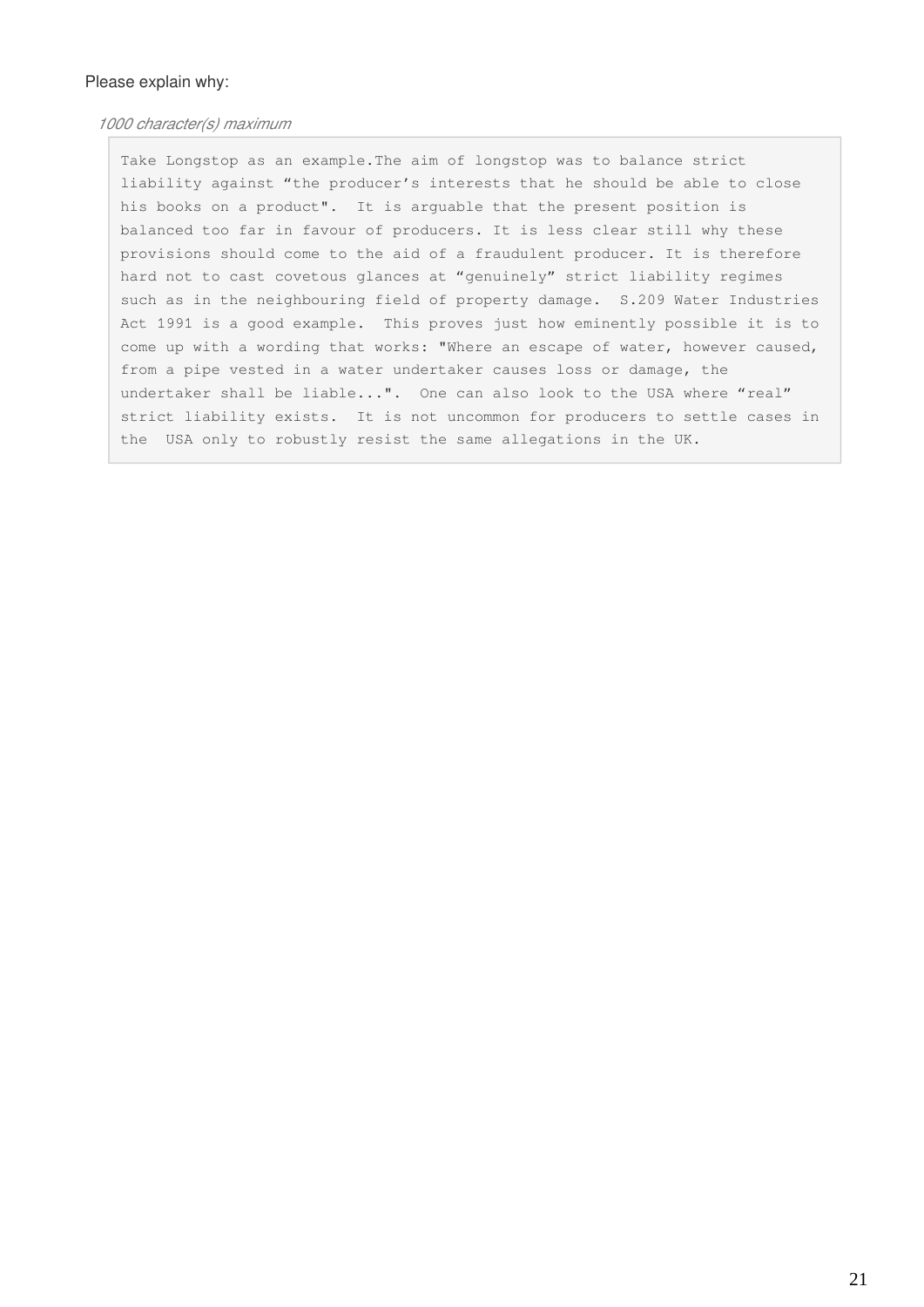# **19. From your experience, how do you assess the following characteristics of the Directive on liability for defective products to face the needs raised by new technological developments?**

|                                                                                                                             | Future-<br>proof | Needs to be<br>adapted | <b>No</b><br>opinion |
|-----------------------------------------------------------------------------------------------------------------------------|------------------|------------------------|----------------------|
| *The Directive applies to very heterogeneous<br>products (e.g. to malfunctioning pacemakers and<br>defective staplers)      | $\bullet$        |                        |                      |
| *The producer is considered liable independently<br>of his fault or negligence.                                             |                  | ۰                      |                      |
| *Compensation is granted only for financial<br>damage of at least € 500                                                     |                  |                        |                      |
| *The obligation of the injured party to prove the<br>defect to obtain compensation                                          |                  | ۰                      |                      |
| *Compensation is granted for property damage of<br>a least € 500                                                            |                  |                        |                      |
| *The requirement that only damage caused by<br>defective items intended and used for private<br>purposes can be compensated |                  |                        |                      |
| *The three year period for the injured party to start<br>the proceedings for the recovery of damages                        |                  |                        |                      |
| *The expiry period of ten years from the moment<br>the producer put the product in circulation.                             |                  |                        |                      |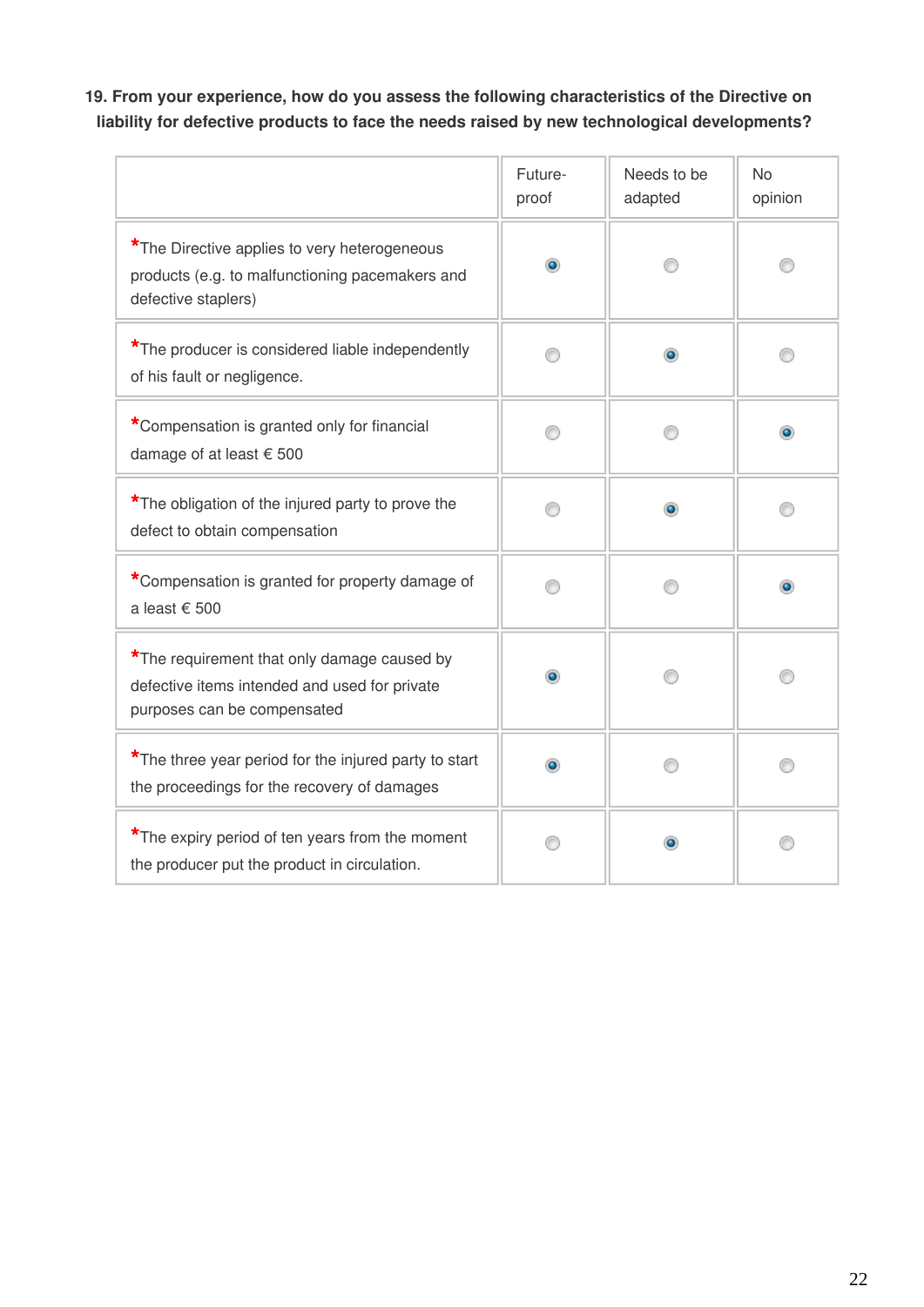#### Further comments

*1000 character(s) maximum*

The Act's inherent flexibility means nothing precludes its application to new technological developments. However, again, uncertainty abounds.

It is unclear and undecided whether computer software can constitute a defective "product" for these purposes. Section 1 (2) (c) defines a product as "any goods or electricity and … includes a product which is comprised in another product, whether by virtue of being a component part or raw material or otherwise".

Some suggest that as software can constitute intellectual property, which can be protected, it can also be attacked, and ergo treated as a "product". However, not all agree, and the rationale of the Consumer Rights Act 2015 is the inability of existing consumer protection legislation to deal with digital content. The fact that Article 2 of the PLD expressly includes electricity also suggests that no other intangibles were intended. The lack of a transfer of physical matter in digital downloads may also preclude them.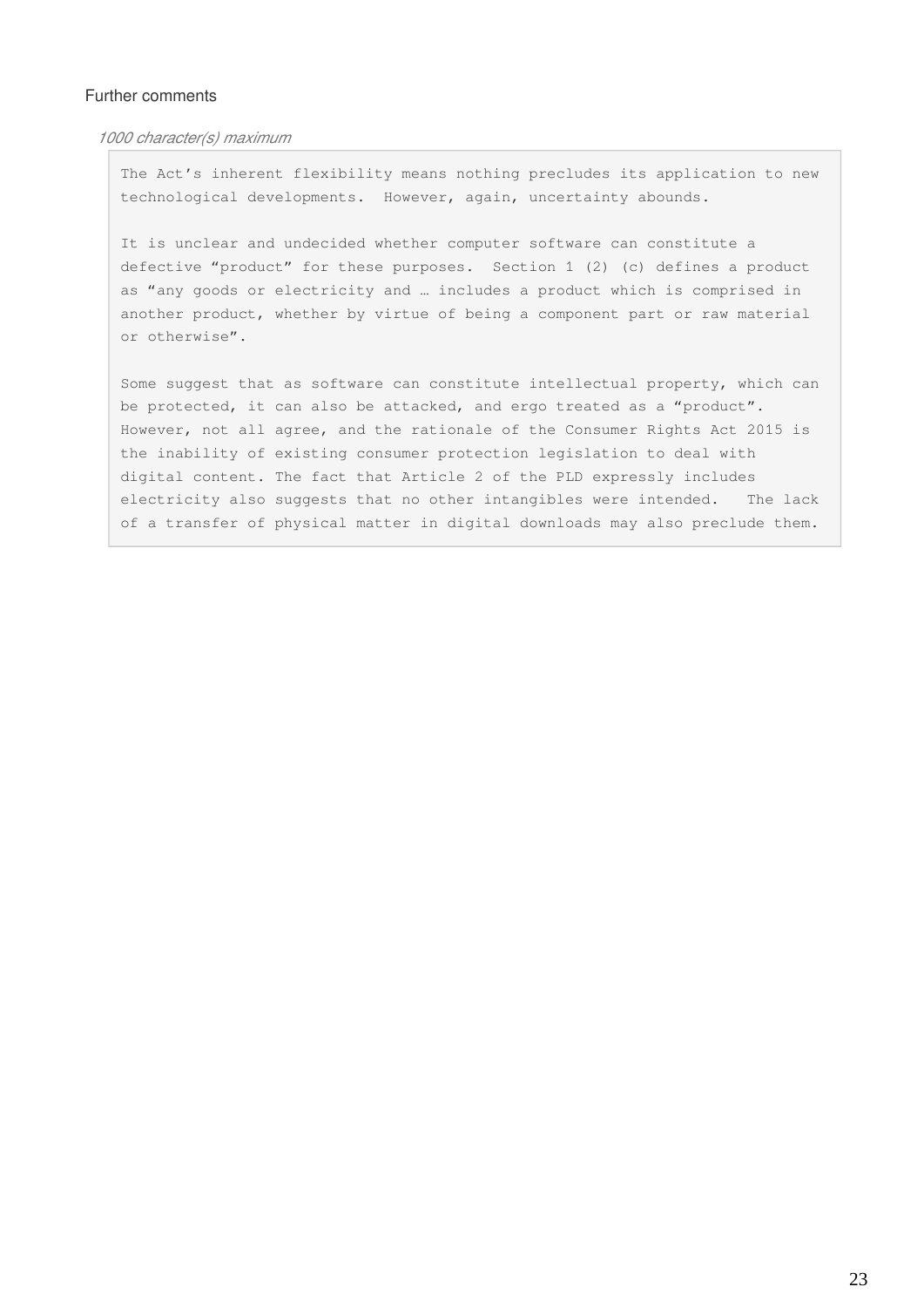# **20. From your experience, please evaluate the burden related to the following issues in the context of new technological developments?**

|                                                                                                                                                                                                                                                       | Burdensome | Neutral | Easy      | <b>No</b><br>opinion |
|-------------------------------------------------------------------------------------------------------------------------------------------------------------------------------------------------------------------------------------------------------|------------|---------|-----------|----------------------|
| *Allocation of liability in case of products<br>interacting with other products or services<br>(e.g. a smartphone malfunctioning<br>because of an app downloaded from the<br>internet)                                                                | $\bullet$  |         |           |                      |
| *Injured party having to prove the defect<br>of a product interacting with other<br>products or services (e.g. a smartphone<br>malfunctioning because of an app<br>downloaded from the internet)                                                      |            |         |           |                      |
| *Exemption of liability under certain<br>circumstances, for instance when the<br>producer proves that at the time when the<br>product was marketed, he was not able to<br>detect the defect due to the state of<br>scientific and technical knowledge | ۰          |         |           |                      |
| *Application of the principle of liability<br>without fault to some innovative products<br>that need experimentation (e.g.<br>autonomous cars or other connected<br>devices).                                                                         | $\bullet$  |         |           |                      |
| *Distinguishing a product from a service<br>when they are bundled together                                                                                                                                                                            |            |         |           |                      |
| *Distinguishing between private and<br>professional use of a product                                                                                                                                                                                  |            |         | $\bullet$ |                      |

## Further comments

*1000 character(s) maximum*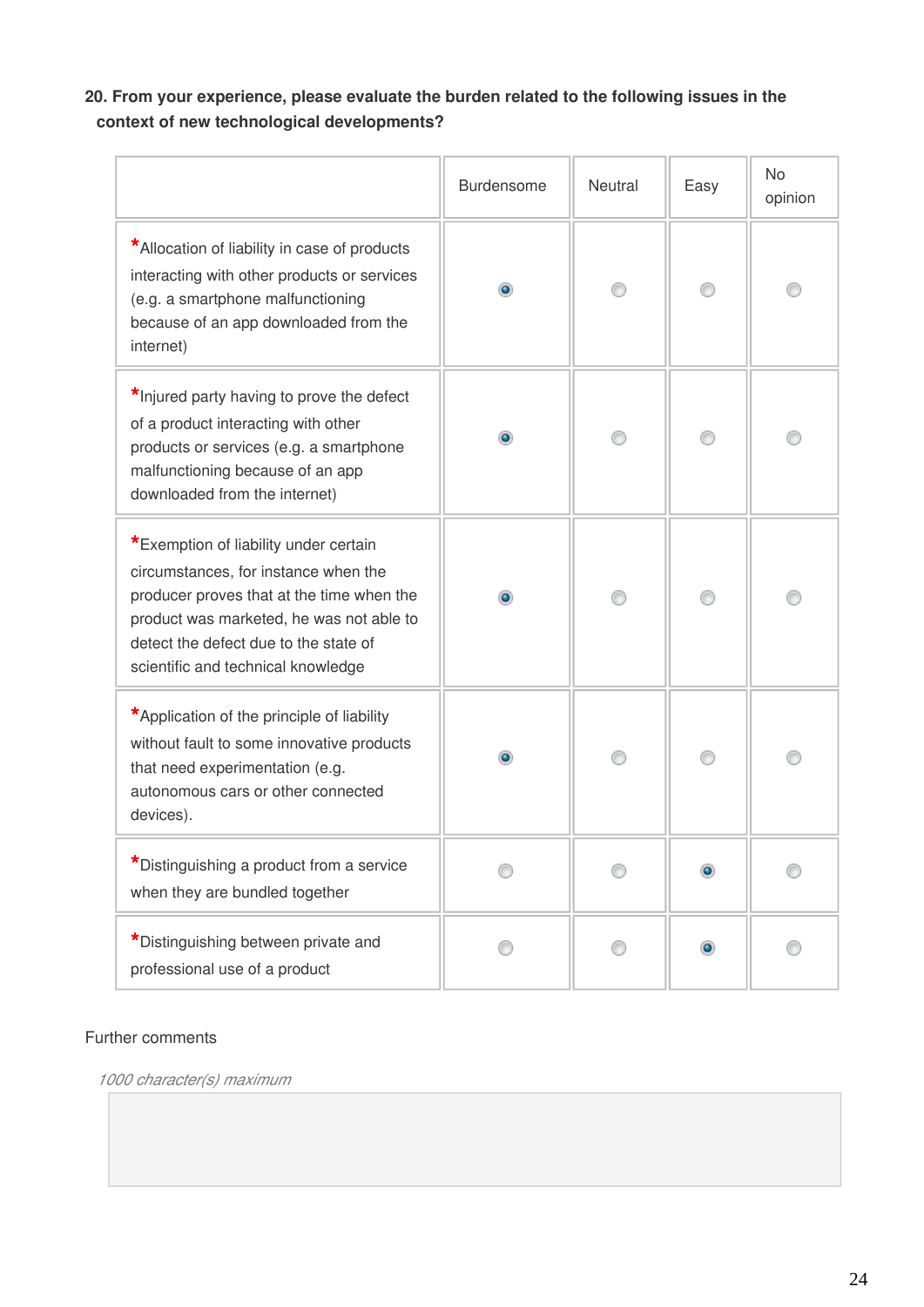**21. Do you believe that the following issues (same as in the previous question) with regard to the Directive on liability for defective products require action at European Union level?**

|                                                                                                                                                                                                                                                    | <b>Need</b><br>for<br>action | No action<br>needed | <b>No</b><br>opinion |
|----------------------------------------------------------------------------------------------------------------------------------------------------------------------------------------------------------------------------------------------------|------------------------------|---------------------|----------------------|
| *Allocation of liability in case of products interacting with<br>other products or services (e.g. a smartphone<br>malfunctioning because of an app downloaded from the<br>internet)                                                                | $\bullet$                    |                     |                      |
| *Injured party having to prove the defect of a product<br>interacting with other products or services (e.g. a<br>smartphone malfunctioning because of an app<br>downloaded from the internet)                                                      |                              |                     |                      |
| *Exemption of liability under certain circumstances, for<br>instance when the producer proves that at the time when<br>the product was marketed, he was not able to detect the<br>defect due to the state of scientific and technical<br>knowledge |                              |                     |                      |
| *Application of the principle of liability without fault to<br>some innovative products that need experimentation (e.g.<br>autonomous cars or other connected devices).                                                                            |                              |                     |                      |
| *Distinguishing a product from a service when they are<br>bundled together                                                                                                                                                                         |                              |                     |                      |
| *Distinguishing between private and professional use of a<br>product                                                                                                                                                                               |                              | $\bullet$           |                      |

## Further comments

*1000 character(s) maximum*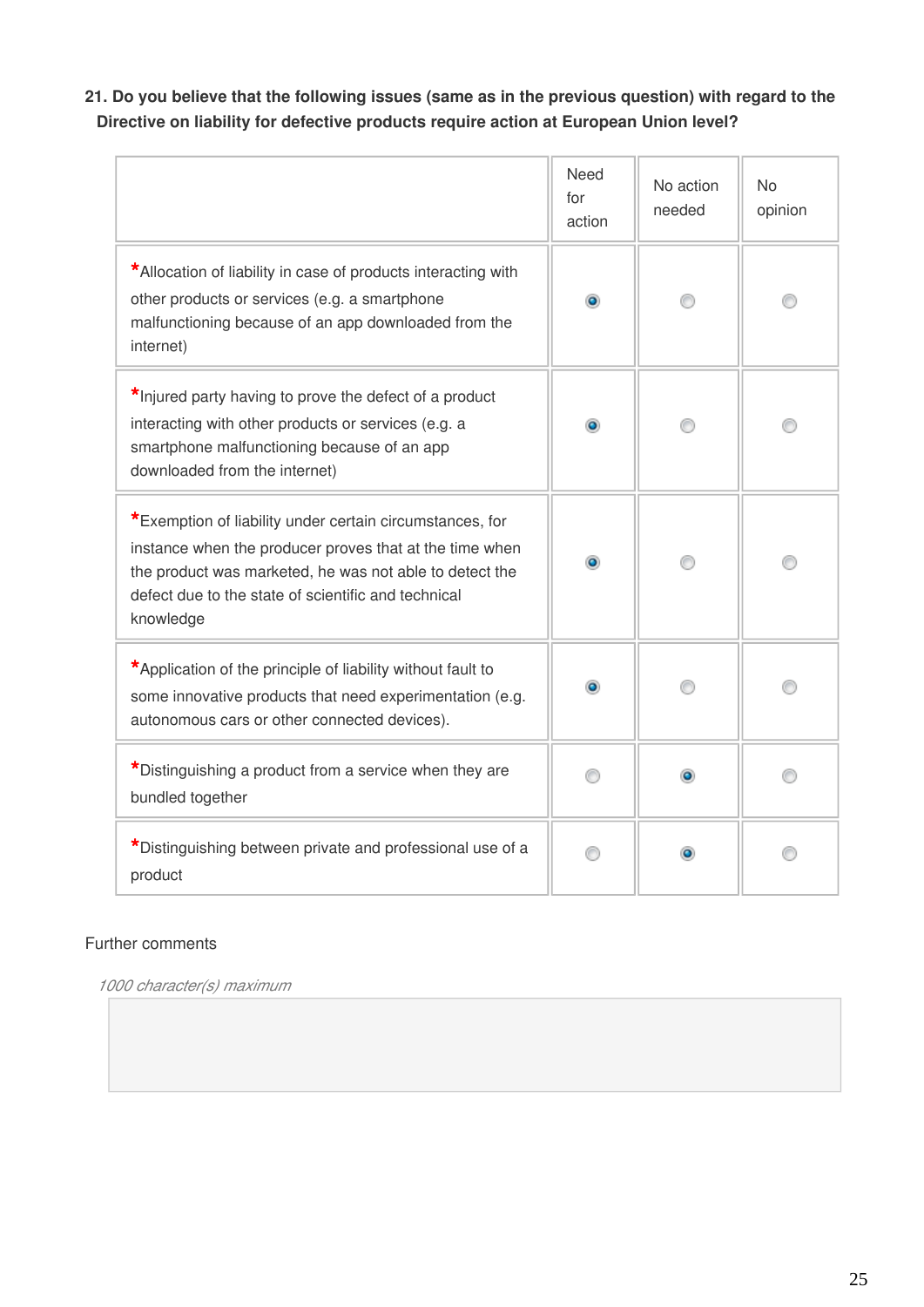**\* 22. Do you consider that there are products for which the application of the Directive on liability for defective products is or might become uncertain and/or problematic?**

- Yes, to a significant extent
- Yes, to a moderate extent
- <sup>O</sup>No
- $\circledcirc$  Not at all
- **I** do not know

**\*** If yes, are those products among those mentioned below? Please indicate which one(s):

- **Products on which software and applications from different sources can be installed after** purchase
- **Products connected to the internet**
- **Products purchased as a bundle with related services**
- $\Box$  Products that are used both in the private and professional life
- **Products performing automated tasks based on algorithms and data analysis (e.g. cars with** parking assistance)
- **Products performing automated tasks based on self-learning algorithms (Artificial Intelligence)**
- $\Box$  Products shared with other users through collaborative platforms
- **V** Other

#### **\*** Please specify

*500 character(s) maximum*

Downloads, apps, computer viruses, Data storage etc.

**\* 23. Based on your experience, is there a need to adapt the Directive on liability of defective products for the products listed in the previous question?**

- Yes
- <sup>O</sup>No
- I do not know

#### **\* 24. If it is the case, how would you suggest proceeding?**

- Guidelines to clarify the rules of Directive on liability for defective products
- **C** Revision of Directive on liability for defective products
- $\bullet$  New dedicated legislation
- O Other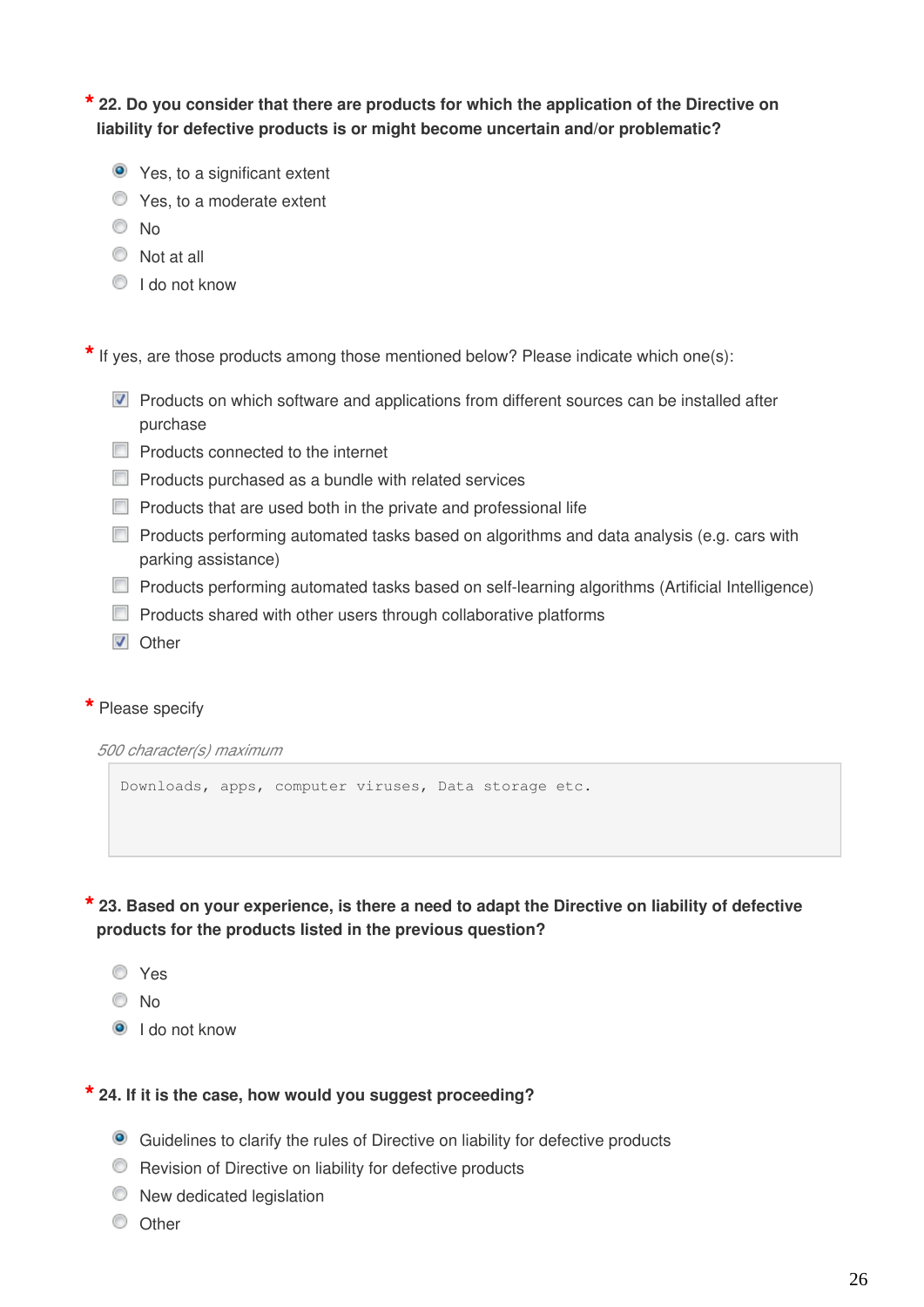# **25. Concerning the products listed in question 22, to what extent do you agree with the following statements related to compensation for damages caused by a defect in one of those products?**

|                                                                                                                                                | Agree     | Do not<br>agree | No<br>opinion |
|------------------------------------------------------------------------------------------------------------------------------------------------|-----------|-----------------|---------------|
| *Maintain the rule of liability without fault in case of<br>damage caused by a defective or malfunctioning<br>product                          |           |                 |               |
| *Liability for damage caused by a defective or<br>malfunctioning product should be on the producer                                             |           |                 | $\bullet$     |
| *Liability should not necessarily be attributed to the<br>producer, but to the entity best positioned in the value<br>chain to avoid accidents | ۰         |                 |               |
| *Providers of software, applications and algorithms<br>should potentially be held liable                                                       | $\bullet$ |                 |               |
| *Data providers should potentially be held liable                                                                                              | $\bullet$ | ⋒               |               |
| *Special exemptions from the general liability<br>framework should be foreseen for innovative products<br>under experimentation.               |           | $\bullet$       |               |
| *Liability should be extended to damages caused by<br>services when there are bundled with the product                                         | ⋒         | ۰               |               |
| *Removal of the obligation for the injured party to prove<br>the defect to obtain compensation                                                 |           |                 |               |
| *Removal of the obligation for the injured party to prove<br>the causal link between defect and damage to obtain<br>compensation               |           |                 |               |
| *Maintain the threshold of $\epsilon$ 500 for property damage                                                                                  | ⊙         | ⋒               | $\bullet$     |
| *Removal of the threshold of €500 for property damage                                                                                          | ∩         | ⋒               | $\bullet$     |
| *Removal of the requirement that only damage caused<br>by defective items intended and used for private<br>purposes can be compensated         | ۰         |                 |               |